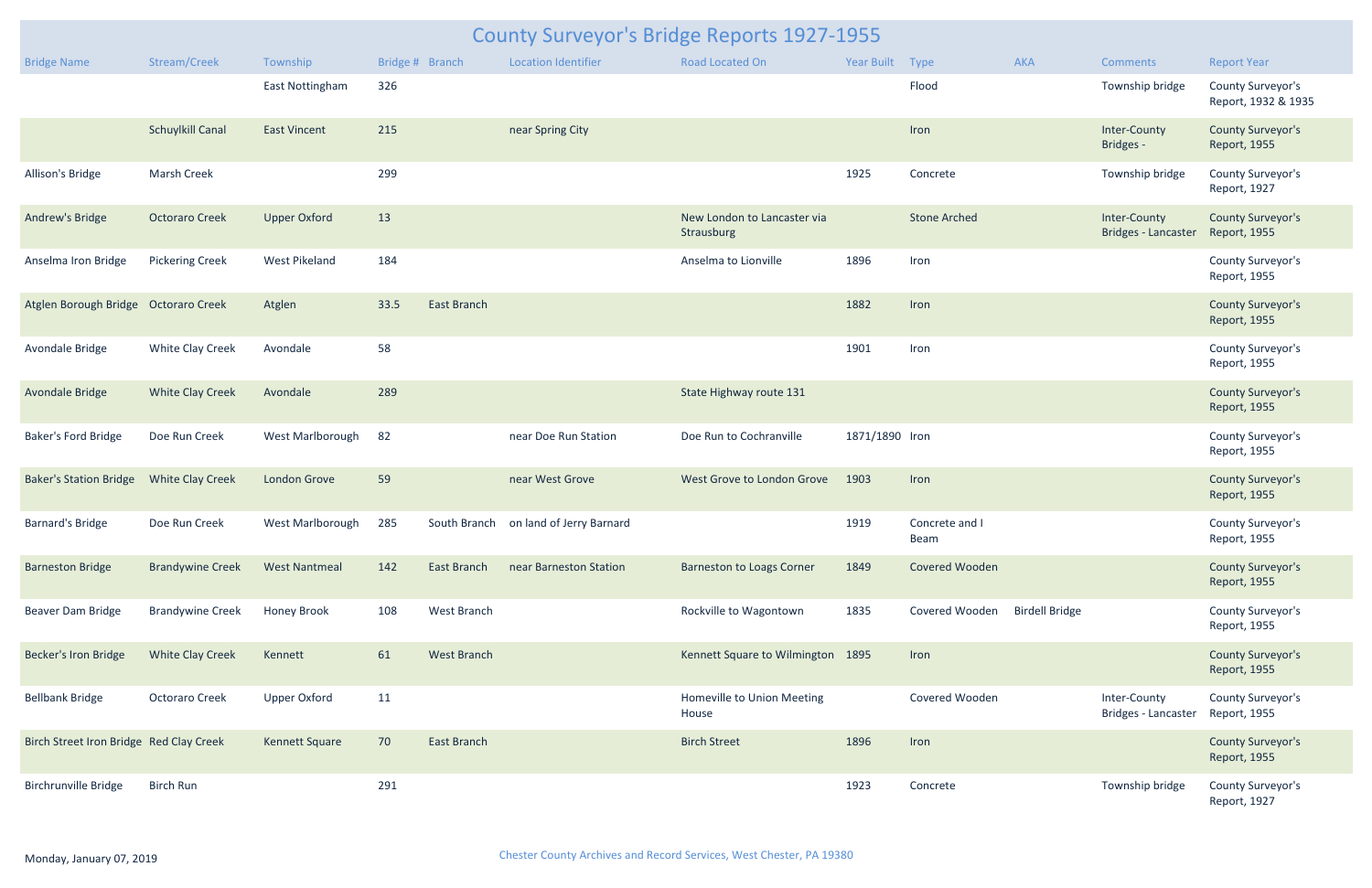|                              | <b>County Surveyor's Bridge Reports 1927-1955</b> |                         |                 |                    |                                                                    |                                                      |                   |                           |                                    |                                     |                                          |  |  |
|------------------------------|---------------------------------------------------|-------------------------|-----------------|--------------------|--------------------------------------------------------------------|------------------------------------------------------|-------------------|---------------------------|------------------------------------|-------------------------------------|------------------------------------------|--|--|
| <b>Bridge Name</b>           | Stream/Creek                                      | Township                | Bridge # Branch |                    | <b>Location Identifier</b>                                         | <b>Road Located On</b>                               | Year Built Type   |                           | <b>AKA</b>                         | <b>Comments</b>                     | <b>Report Year</b>                       |  |  |
| <b>Birdell Bridge</b>        | <b>Brandywine Creek</b>                           | <b>Honey Brook</b>      | 108             | <b>West Branch</b> |                                                                    | Rockville to Wagontown                               | 1835              | <b>Covered Wooden</b>     | <b>Beaver Dam</b><br><b>Bridge</b> |                                     | <b>County Surveyor's</b><br>Report, 1955 |  |  |
| <b>Black Horse Bridge</b>    | Lady Run                                          | East Bradford           | 112             |                    | near Cope's Bridge                                                 | <b>Strausburg Road</b>                               | 1807/1885 Iron    |                           |                                    |                                     | County Surveyor's<br>Report, 1955        |  |  |
| <b>Black Rock Bridge</b>     | <b>Schuylkill River</b>                           | Schuylkill              | 213             |                    | at Black Rock Dam                                                  | Phoenixville to the<br><b>Montgomery County Alms</b> |                   | <b>Covered Wooden</b>     |                                    | Inter-County<br>Bridges -           | <b>County Surveyor's</b><br>Report, 1955 |  |  |
| Blackburn's Bridge           | <b>Octoraro Creek</b>                             | West Nottingham         | 4               |                    |                                                                    | Nottingham Station to Elam                           | 1876              | Iron                      |                                    | Inter-County<br>Bridges - Lancaster | County Surveyor's<br>Report, 1955        |  |  |
| <b>Bondsville Bridge</b>     | <b>Beaver Creek</b>                               | <b>East Brandywine</b>  | 125             |                    | near Bondsville Mills                                              | <b>Guthrieville to Coatesville</b>                   | 1894              | Iron                      |                                    |                                     | <b>County Surveyor's</b><br>Report, 1955 |  |  |
| <b>Brandamore Bridge</b>     | <b>Brandywine Creek</b>                           | West Brandywine         | 107             | West Branch        | near Brandamore Station                                            |                                                      | 1835/1897 Covered | Wooden/Iron               |                                    |                                     | County Surveyor's<br>Report, 1955        |  |  |
| <b>Brandywine Bridge</b>     | <b>Brandywine Creek</b>                           | <b>East Fallowfield</b> | 95              | <b>West Branch</b> | at Mortonville                                                     |                                                      | 1826              | <b>Stone Arched</b>       |                                    |                                     | <b>County Surveyor's</b><br>Report, 1955 |  |  |
| <b>Brinton's Bridge</b>      | <b>Brandywine Creek</b>                           | Birmingham              | 85              |                    |                                                                    | Kennett Square to G. Brinton's 1854<br>Mill          |                   | Covered Wooden            |                                    |                                     | County Surveyor's<br>Report, 1955        |  |  |
| <b>Brinton's Ford Bridge</b> | <b>Brandywine Creek</b>                           | <b>East Bradford</b>    | 110             | East Branch        |                                                                    | West Chester to Unionville                           | 1862              | Covered Wooden            | Shaw's Bridge                      |                                     | <b>County Surveyor's</b><br>Report, 1955 |  |  |
| <b>Brinton's Mill Bridge</b> | <b>Buck Run Creek</b>                             | Highland                | 78              |                    | near Brinton's Mill                                                | <b>Gum Tree Hotel to Pomeroy</b><br>Station          | 1891              | Iron                      |                                    |                                     | County Surveyor's<br>Report, 1955        |  |  |
| <b>Broad Run Bridge</b>      | <b>Broad Run</b>                                  | <b>West Bradford</b>    | 233             |                    |                                                                    | Marshallton to the County<br>Home                    | 1910              | <b>Stone Arched</b>       |                                    |                                     | <b>County Surveyor's</b><br>Report, 1955 |  |  |
| <b>Brooklyn Bridge</b>       | <b>Brandywine Creek</b>                           | <b>Upper Uwchlan</b>    | 136             | East Branch        | at Lyndell Station                                                 |                                                      |                   | Covered Wooden            | Lyndell Bridge                     |                                     | County Surveyor's<br>Report, 1955        |  |  |
| <b>Broomall's Bridge</b>     | <b>Buck Run Creek</b>                             | <b>East Fallowfield</b> | 75              |                    |                                                                    | Doe Run to Coatesville                               | 1874              | Iron                      | Rokeby's Bridge                    |                                     | <b>County Surveyor's</b><br>Report, 1955 |  |  |
| <b>Brower's Bridge</b>       | <b>French Creek</b>                               | <b>East Nantmeal</b>    | 200             | West Branch        |                                                                    | James Mill to Houses Store                           | 1904              | <b>Stone Arched</b>       |                                    |                                     | County Surveyor's<br>Report, 1955        |  |  |
| <b>Buck Run Bridge</b>       | <b>Buck Run Creek</b>                             | <b>Newlin</b>           | 72              |                    | near Laurel Iron Works                                             | Mortonville to Embreeville                           | 1880              | <b>Covered Wooden</b>     |                                    |                                     | <b>County Surveyor's</b><br>Report, 1955 |  |  |
| Canal Bridge                 | Schuylkill Canal                                  | North Coventry          | 56              |                    |                                                                    |                                                      |                   |                           |                                    | Inter-County<br>Bridges -           | County Surveyor's<br>Report, 1955        |  |  |
| Cassatt's Bridge             | <b>Valley Creek</b>                               | Tredyffrin              | 241             |                    | Near the residence of Capt. E. B. Howellville to Golder<br>Cassatt |                                                      | 1912              | <b>Steel Plate Girder</b> |                                    |                                     | <b>County Surveyor's</b><br>Report, 1955 |  |  |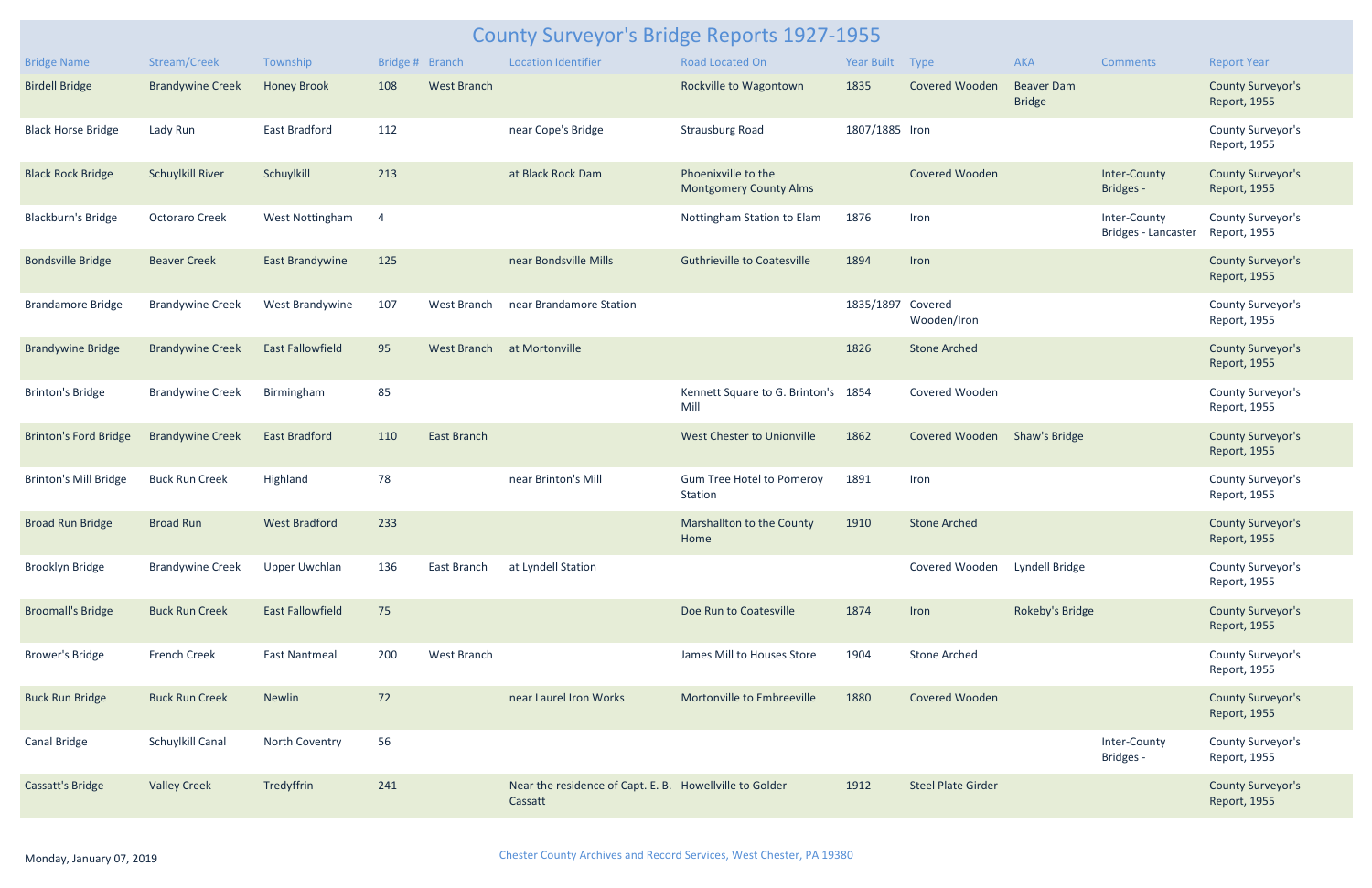|                                             | <b>County Surveyor's Bridge Reports 1927-1955</b> |                        |                 |                    |                              |                                            |                 |                                   |                     |                                            |                                                 |  |  |
|---------------------------------------------|---------------------------------------------------|------------------------|-----------------|--------------------|------------------------------|--------------------------------------------|-----------------|-----------------------------------|---------------------|--------------------------------------------|-------------------------------------------------|--|--|
| <b>Bridge Name</b>                          | Stream/Creek                                      | Township               | Bridge # Branch |                    | <b>Location Identifier</b>   | Road Located On                            | Year Built Type |                                   | AKA                 | <b>Comments</b>                            | <b>Report Year</b>                              |  |  |
| <b>Cedar Hollow Bridge</b>                  | <b>Valley Creek</b>                               | Tredyffrin             | 171             |                    |                              | Cedar Hollow Station to<br>Swedesford Road | 1907            | <b>Stone Arched</b>               |                     |                                            | County Surveyor's<br>Report, 1955               |  |  |
| <b>Cedar Knoll Bridge</b>                   | <b>Brandywine Creek</b>                           | West Brandywine        | 105             | <b>West Branch</b> | at Cedar Knoll Station       |                                            | 1876            | Iron                              | Liggett's Bridge    |                                            | <b>County Surveyor's</b><br>Report, 1955        |  |  |
| Chadds Ford Bridge                          | <b>Brandywine Creek</b>                           | Pennsbury              | 84              |                    |                              |                                            | 1926            | Concrete                          |                     |                                            | County Surveyor's<br>Report, 1927               |  |  |
| <b>Chalfont's Bridge</b>                    | <b>Octoraro Creek</b>                             | <b>West Sadsbury</b>   | 269             |                    |                              | Atglen to the Lancaster Pike               | 1916            | Two Arch Stone                    |                     |                                            | <b>County Surveyor's</b><br>Report, 1955        |  |  |
| <b>Chambers Bridge</b>                      | Indian Run                                        | West Brandywine        | 284             |                    | on land of Charles Chambers  |                                            | 1919            | Concrete and I<br>Beam            |                     |                                            | County Surveyor's<br>Report, 1955               |  |  |
| <b>Chandler's Bridge</b>                    | <b>Red Clay Creek</b>                             | East Marlborough       | 65              |                    |                              | Kennett Square to London<br>Grove          | 1889            | Iron                              |                     |                                            | <b>County Surveyor's</b><br>Report, 1955        |  |  |
| Chandler's Bridge                           | Red Clay Creek                                    | Kennett                | 236             |                    | at Chandler's Mill           |                                            | 1910            | <b>Steel Plate Girder</b>         |                     |                                            | County Surveyor's<br>Report, 1955               |  |  |
| <b>Charlestown Village</b><br><b>Bridge</b> | <b>Pickering Creek</b>                            | Charlestown            | 177             |                    | in Charlestown Village       |                                            | 1853/1880 Iron  |                                   |                     |                                            | <b>County Surveyor's</b><br>Report, 1955        |  |  |
| <b>Chester Springs Bridge</b>               | <b>Pickering Creek</b>                            | West Pikeland          | 182             |                    | near Chester Springs Station |                                            |                 | 1861/1879 Covered Wooden          |                     |                                            | County Surveyor's<br>Report, 1955               |  |  |
| Christiana Bridge                           | <b>Octoraro Creek</b>                             | <b>West Sadsbury</b>   | 17              |                    |                              | Atglen to Christiana                       |                 | Iron                              |                     | Inter-County<br><b>Bridges - Lancaster</b> | <b>County Surveyor's</b><br>Report, 1955        |  |  |
| <b>Clifton Mills Bridge</b>                 | <b>Red Clay Creek</b>                             | Kennett                | 67              | East Branch        |                              | Kennett Square to Yorklyn                  |                 | 1852/1892 Open Queen<br>Post/Iron |                     |                                            | County Surveyor's<br>Report, 1955               |  |  |
| <b>Coates Bridge</b>                        |                                                   | <b>East Nottingham</b> | 323             |                    |                              |                                            | 1934            | Concrete                          |                     |                                            | <b>County Surveyor's</b><br>Report, 1932 & 1935 |  |  |
| Coatesville Bridge                          | <b>Brandywine Creek</b>                           | Coatesville            | 99              | West Branch        |                              |                                            | 1877            | Stone and Iron                    |                     |                                            | County Surveyor's<br>Report, 1955               |  |  |
| <b>Conner's Mill Bridge</b>                 | <b>White Clay Creek</b>                           | New London             |                 | <b>West Branch</b> | near Joel Conner's Mill      |                                            | 1912            |                                   |                     | township bridge                            | <b>County Surveyor's</b><br>Report, 1955        |  |  |
| Conn's Ford Iron Bridge Big Elk Creek       |                                                   | New London             | 29              |                    |                              | New London to Oxford                       | 1875            | Iron                              |                     |                                            | County Surveyor's<br>Report, 1955               |  |  |
| <b>Conn's Lower Bridge</b>                  | <b>Big Elk Creek</b>                              | New London             | 28              |                    |                              | Oxford to New London                       | 1875            | Iron                              | Linton<br>Stephen's |                                            | <b>County Surveyor's</b><br>Report, 1955        |  |  |
| Cook's Bridge                               | <b>French Creek</b>                               | <b>East Vincent</b>    | 195             |                    | at Cook's Ford               | Kimberton to Pughtown (Close 1897<br>to)   |                 | Iron                              |                     |                                            | County Surveyor's<br>Report, 1955               |  |  |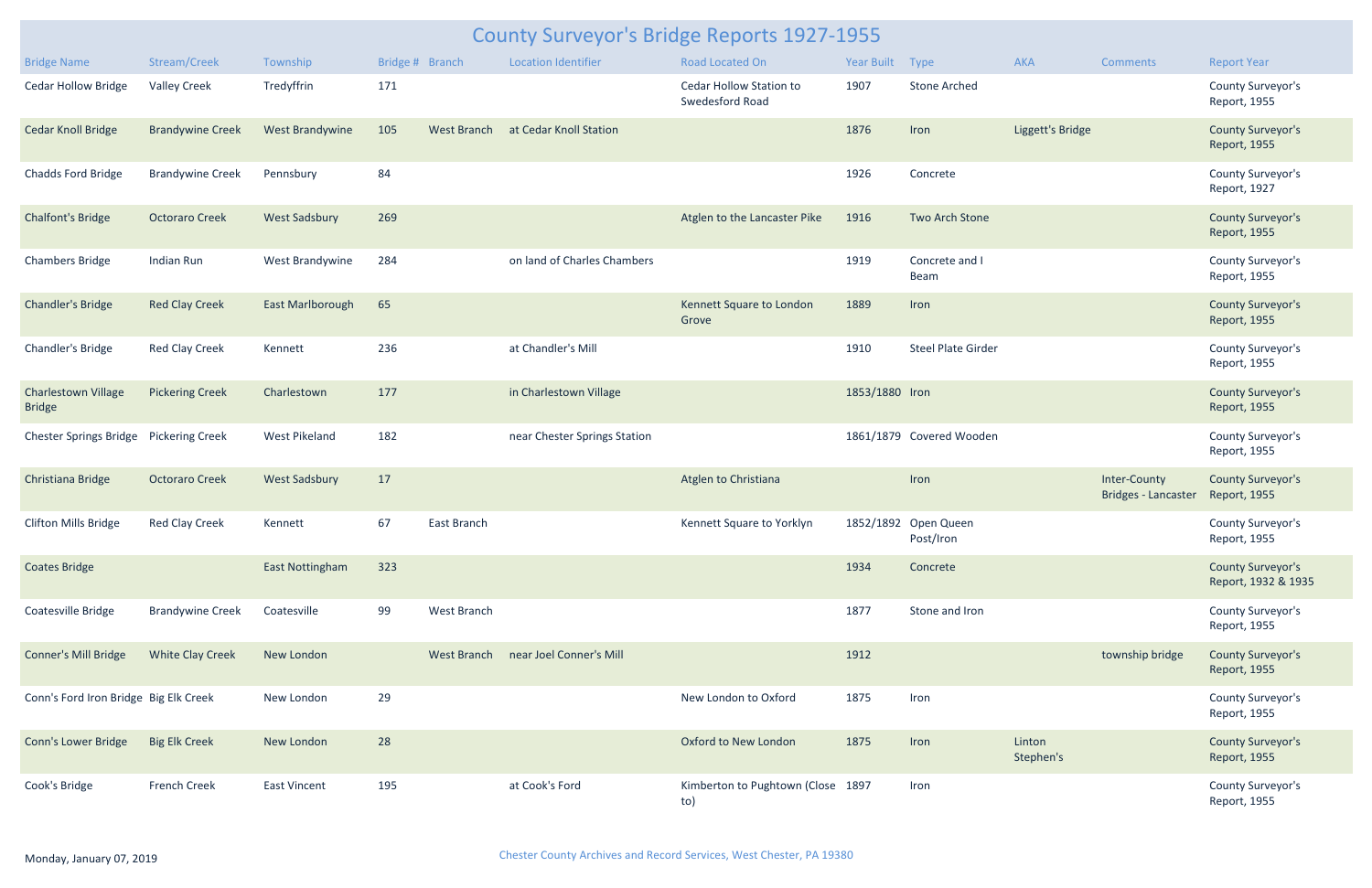|                                 | <b>County Surveyor's Bridge Reports 1927-1955</b> |                      |     |                 |                                                                  |                                           |                  |                       |                                       |                 |                                          |  |  |
|---------------------------------|---------------------------------------------------|----------------------|-----|-----------------|------------------------------------------------------------------|-------------------------------------------|------------------|-----------------------|---------------------------------------|-----------------|------------------------------------------|--|--|
| <b>Bridge Name</b>              | Stream/Creek                                      | Township             |     | Bridge # Branch | <b>Location Identifier</b>                                       | <b>Road Located On</b>                    | Year Built       | Type                  | AKA                                   | <b>Comments</b> | <b>Report Year</b>                       |  |  |
| <b>Cope's Bridge</b>            | <b>Brandywine Creek</b>                           | <b>East Bradford</b> | 114 |                 |                                                                  | <b>Strausburg Road</b>                    | 1807             | <b>Stone Arched</b>   |                                       |                 | <b>County Surveyor's</b><br>Report, 1955 |  |  |
| Cornog's Bridge                 | <b>Brandywine Creek</b>                           | Wallace              | 137 | East Branch     | near Cornog's Station                                            |                                           | 1849             | Covered Wooden        |                                       |                 | County Surveyor's<br>Report, 1955        |  |  |
| Coventryville Bridge            | <b>French Creek</b>                               | South Coventry       | 198 |                 | near the Village of Coventryville Ridge Road to Elverson         |                                           | 1877             | Covered Wooden        |                                       |                 | <b>County Surveyor's</b><br>Report, 1955 |  |  |
| Covered Wooden<br><b>Bridge</b> | Crum Creek                                        | Willistown           | 159 |                 | at Israel Bartram's Mill                                         | White Horse to Newtown<br>Square          | 1860             | Covered Wooden        |                                       |                 | County Surveyor's<br>Report, 1955        |  |  |
| <b>Coxe's Bridge</b>            | <b>Crum Creek</b>                                 | Willistown           | 161 |                 |                                                                  | Worrilow's Mill to Entriken's<br>Mill     | 1904             | <b>Stone Arched</b>   |                                       |                 | <b>County Surveyor's</b><br>Report, 1955 |  |  |
| Cream Bridge                    | Muddy Run                                         | <b>Upper Oxford</b>  | 20  |                 |                                                                  | Oxford to Homeville                       | 1899             | Iron                  | Ferguson's<br><b>Bridge</b>           |                 | County Surveyor's<br>Report, 1955        |  |  |
| <b>Cromby Bridge</b>            | <b>Stoney Run</b>                                 | <b>East Pikeland</b> | 205 |                 | near Cromby Station                                              | Phoenixville to Spring City via<br>Cromly | 1852             | Iron                  |                                       |                 | <b>County Surveyor's</b><br>Report, 1955 |  |  |
| Crosson's Bridge                | White Clay Creek                                  | New Garden           | 55  | East Branch     | three miles south of Avondale<br>at Crossan's Mill, now Pearon's | Avondale to Chesterville                  | 1857             | Iron                  |                                       |                 | County Surveyor's<br>Report, 1955        |  |  |
| Cupola Bridge                   | <b>Brandywine Creek</b>                           | <b>Honey Brook</b>   | 145 | East Branch     | near Cupola Station                                              |                                           | 1867             | Iron                  | <b>Honey Brook</b><br><b>Bridge</b>   |                 | <b>County Surveyor's</b><br>Report, 1955 |  |  |
| <b>Cypress Street Bridge</b>    |                                                   | Kennett Square       | 307 |                 |                                                                  | <b>Cypress Street</b>                     | 1928             | I Beam                |                                       |                 | County Surveyor's<br>Report, 1932 & 1935 |  |  |
| Darby Creek Bridge              | Darby Creek                                       | Easttown             | 162 |                 | at Waterloo Mills                                                |                                           |                  | 1859/1908 Open Wooden | Waterloo<br><b>Bridge</b>             |                 | <b>County Surveyor's</b><br>Report, 1955 |  |  |
| Davis Bridge                    | <b>Pickering Creek</b>                            | Charlestown          | 178 |                 | at Howard Davis Farm                                             |                                           | 1894             | Iron                  |                                       |                 | County Surveyor's<br>Report, 1955        |  |  |
| Davis Bridge                    | <b>Ridley Creek</b>                               | East Goshen          | 238 |                 |                                                                  | West Chester to White Horse               | 1911             | Iron Girder           | <b>Dutton's Mill</b><br><b>Bridge</b> |                 | <b>County Surveyor's</b><br>Report, 1955 |  |  |
| Deery's Bridge                  |                                                   | East Pikeland        | 306 |                 |                                                                  |                                           |                  | I Beam                |                                       |                 | County Surveyor's<br>Report, 1932 & 1935 |  |  |
| Dengler's Bridge                | <b>French Creek</b>                               | <b>East Nantmeal</b> | 201 |                 | West Branch at George Dengler's Mill                             | Marsh to Elverson                         | 1884             | Iron                  |                                       |                 | <b>County Surveyor's</b><br>Report, 1955 |  |  |
| Denny's Bridge                  | Marsh Creek                                       | <b>Upper Uwchlan</b> | 130 |                 |                                                                  | Eagle Hotel to Loags Corner               | 1866/1908 Wooden |                       |                                       |                 | County Surveyor's<br>Report, 1955        |  |  |
| Denton's Bridge                 | Pocopson Creek                                    | Pocopson             | 248 |                 | near Denton's Mill                                               |                                           | 1914             | <b>Stone Arched</b>   |                                       | also 249        | <b>County Surveyor's</b><br>Report, 1955 |  |  |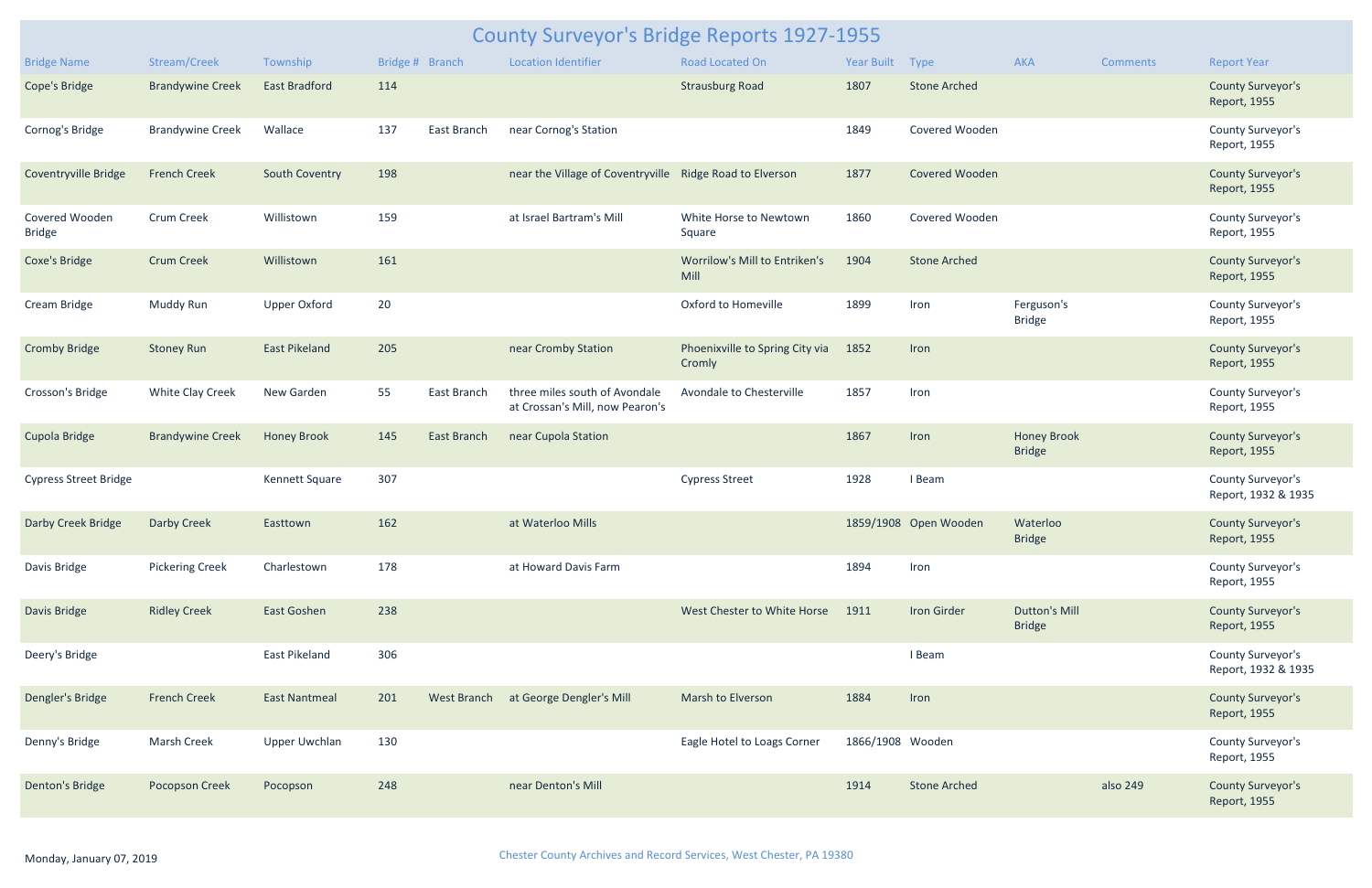| <b>County Surveyor's Bridge Reports 1927-1955</b> |                            |                        |                 |                    |                            |                                                               |                 |                           |                |                 |                                          |  |
|---------------------------------------------------|----------------------------|------------------------|-----------------|--------------------|----------------------------|---------------------------------------------------------------|-----------------|---------------------------|----------------|-----------------|------------------------------------------|--|
| <b>Bridge Name</b>                                | Stream/Creek               | Township               | Bridge # Branch |                    | <b>Location Identifier</b> | <b>Road Located On</b>                                        | Year Built Type |                           | AKA            | <b>Comments</b> | <b>Report Year</b>                       |  |
| Doe Run Bridge                                    |                            | Highland               | 313             |                    |                            |                                                               | 1930            | I Beam                    |                |                 | County Surveyor's<br>Report, 1932 & 1935 |  |
| Doe Run Bridge                                    | Doe Run Creek              | West Marlborough       | 81              |                    | in Doe Run Village         | Doe Run to Coatesville                                        | 1820/1881 Iron  |                           |                |                 | <b>County Surveyor's</b><br>Report, 1955 |  |
| Dorlan's Bridge                                   | <b>Brandywine Creek</b>    | <b>Upper Uwchlan</b>   | 133             | East Branch        | at Dorlan's Station        |                                                               | 1842            | Covered Wooden            |                |                 | County Surveyor's<br>Report, 1955        |  |
| Dowlin's Bridge                                   | <b>Brandywine Creek</b>    | <b>East Brandywine</b> | 127             | <b>East Branch</b> | near Dowlin's Station      | Downingtown to Eagle Hotel                                    | 1873            | Iron                      |                |                 | <b>County Surveyor's</b><br>Report, 1955 |  |
| Downingtown Bridge                                | <b>Brandywine Creek</b>    | Caln                   | 126             | East Branch        | near Flory's Brick Works   | Downingtown to Dowln's Forge 1891                             |                 | Iron                      |                |                 | <b>County Surveyor's</b><br>Report, 1955 |  |
| <b>Dutton's Mill Bridge</b>                       | <b>Ridley Creek</b>        | East Goshen            | 238             |                    |                            | West Chester to White Horse                                   | 1911            | <b>Iron Girder</b>        | Davis Bridge   |                 | <b>County Surveyor's</b><br>Report, 1955 |  |
| <b>Dutton's Mill Bridge</b>                       | <b>Ridley Creek</b>        | East Goshen            | 157             |                    | at Dutton's Mill           |                                                               | 1872            | Iron                      |                |                 | County Surveyor's<br>Report, 1955        |  |
| <b>Dutt's Bridge</b>                              | <b>Chester Creek</b>       | East Goshen            | 267             |                    | near Dutt's Mill           |                                                               | 1916            | Concrete and I<br>Beam    |                |                 | <b>County Surveyor's</b><br>Report, 1955 |  |
| Eachus Bridge                                     |                            | <b>West Vincent</b>    | 314             |                    |                            |                                                               | 1930            | I Beam                    |                |                 | County Surveyor's<br>Report, 1932 & 1935 |  |
| Eavenson's Bridge                                 | <b>French Creek</b>        |                        | 296             |                    |                            |                                                               |                 | Concrete                  |                | Township bridge | <b>County Surveyor's</b><br>Report, 1927 |  |
| Ecker's Run Bridge                                |                            | North Coventry         | 311             |                    |                            |                                                               | 1929            | I Beam                    |                |                 | County Surveyor's<br>Report, 1932 & 1935 |  |
| Edge's Mill Bridge                                | <b>Beaver Creek</b>        | East Caln              | 124             |                    |                            | Downingtown to Caln Meeting 1819/1916 Covered Wooden<br>House |                 |                           |                |                 | <b>County Surveyor's</b><br>Report, 1955 |  |
| Elk Bridge                                        | Little Elk Creek           | Elk                    | 227             |                    |                            |                                                               | 1909            | <b>Steel Plate Girder</b> |                |                 | County Surveyor's<br>Report, 1955        |  |
| <b>Elk Creek Bridge</b>                           | <b>Big Elk Creek</b>       | Lower Oxford           | 35              |                    |                            | Elk View to Lincoln                                           | 1892            | Iron                      | Lincoln Bridge |                 | <b>County Surveyor's</b><br>Report, 1955 |  |
| Elk Dale Bridge                                   | <b>Big Elk Creek</b>       | East Nottingham        | 34              | East Branch        |                            |                                                               |                 | 1850/1878 Covered Wooden  |                |                 | County Surveyor's<br>Report, 1955        |  |
| <b>Ellis Bridge</b>                               | Shamona Dell Creek Uwchlan |                        | 257             |                    | near Dowlin's Forge        |                                                               | 1915            | <b>Stone Arched</b>       |                |                 | <b>County Surveyor's</b><br>Report, 1955 |  |
| Embreeville Bridge                                | <b>Brandywine Creek</b>    | Newlin                 | 91              | West Branch        |                            | West Chester to Unionville                                    |                 | Covered Wooden            |                |                 | <b>County Surveyor's</b><br>Report, 1955 |  |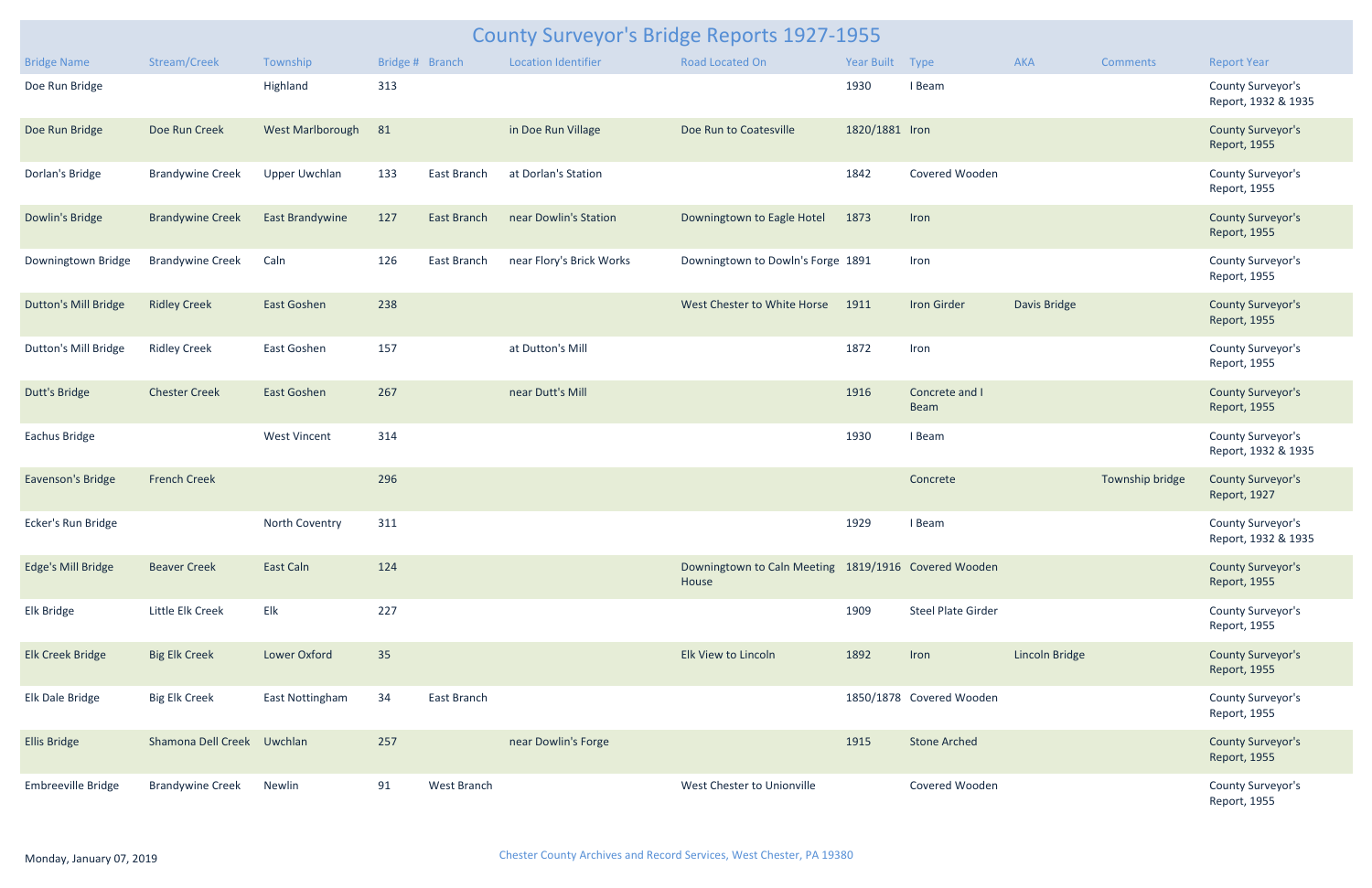|                          | <b>County Surveyor's Bridge Reports 1927-1955</b> |                         |                 |                    |                                                            |                                              |                 |                                    |                             |                                     |                                          |  |  |
|--------------------------|---------------------------------------------------|-------------------------|-----------------|--------------------|------------------------------------------------------------|----------------------------------------------|-----------------|------------------------------------|-----------------------------|-------------------------------------|------------------------------------------|--|--|
| <b>Bridge Name</b>       | Stream/Creek                                      | Township                | Bridge # Branch |                    | <b>Location Identifier</b>                                 | <b>Road Located On</b>                       | Year Built Type |                                    | <b>AKA</b>                  | <b>Comments</b>                     | <b>Report Year</b>                       |  |  |
| <b>Emery's Bridge</b>    | <b>Brandywine Creek</b>                           | <b>Honey Brook</b>      | 232             | West Branch        | at Emery's Creamery                                        | Honey Brook to Emery's<br>Creamery           | 1910            | Iron                               |                             |                                     | <b>County Surveyor's</b><br>Report, 1955 |  |  |
| Evan's Bridge            | Muddy Run                                         | <b>Upper Oxford</b>     | 22              |                    | at Sweets Springs                                          | Russellville to Homeville                    | 1857            | Covered Wooden                     |                             |                                     | County Surveyor's<br>Report, 1955        |  |  |
| Ferguson's Bridge        | <b>Muddy Run</b>                                  | <b>Upper Oxford</b>     | 20              |                    |                                                            | <b>Oxford to Homeville</b>                   | 1899            | Iron                               | <b>Cream Bridge</b>         |                                     | <b>County Surveyor's</b><br>Report, 1955 |  |  |
| Ferguson's Bridge        | <b>Octoraro Creek</b>                             | West Fallowfield        | 183             |                    |                                                            |                                              |                 | Concrete                           |                             | Inter-County<br>Bridges - Lancaster | <b>County Surveyor's</b><br>Report, 1955 |  |  |
| Fetter's Mill Bridge     | <b>Valley Creek</b>                               | Tredyffrin              | 282             |                    | near Fetter's Mill                                         |                                              | 1918            | <b>Masonry and Steel</b><br>I Beam |                             |                                     | <b>County Surveyor's</b><br>Report, 1955 |  |  |
| First Avenue Bridge      | <b>Buck Run</b>                                   |                         | 302             |                    |                                                            |                                              | 1927            | Concrete                           |                             | Township bridge                     | County Surveyor's<br>Report, 1927        |  |  |
| <b>Flood Bridge</b>      | <b>Brandywine Creek</b>                           | Coatesville             | 100             | <b>West Branch</b> |                                                            |                                              | 1857            | Flood                              |                             | Abandoned                           | <b>County Surveyor's</b><br>Report, 1955 |  |  |
| Flood Bridge             | <b>East Valley Creek</b>                          | Tredyffrin              | 168             |                    | at the farm of A. J. Cassett                               |                                              | 1859            | Open Wooden                        |                             |                                     | County Surveyor's<br>Report, 1955        |  |  |
| <b>Flood Bridge</b>      | <b>Valley Creek</b>                               | East Caln               | 117             |                    |                                                            | Downingtown to Grove Village 1843/1910 Flood |                 |                                    |                             |                                     | <b>County Surveyor's</b><br>Report, 1955 |  |  |
| Forrest Bridge           | <b>Brandywine Creek</b>                           | Honey Brook             | 146             | East Branch        | near Forrest Station                                       |                                              | 1888            | Covered Wooden                     |                             |                                     | County Surveyor's<br>Report, 1955        |  |  |
| Frazier's Bridge         | Indian Run                                        | West Brandywine         | 235             |                    |                                                            | <b>Barneston to Brandywine</b><br>Manor      | 1910            | <b>Stone Arched</b>                |                             |                                     | <b>County Surveyor's</b><br>Report, 1955 |  |  |
| Funk's Bridge            | <b>Stoney Run</b>                                 |                         | 303             |                    |                                                            |                                              | 1926            | Concrete                           |                             | Township bridge                     | County Surveyor's<br>Report, 1927        |  |  |
| <b>Funk's Bridge</b>     | <b>Stoney Run</b>                                 | <b>East Vincent</b>     | 206             |                    |                                                            | Schuylkill Road                              | 1891            | Iron                               |                             |                                     | <b>County Surveyor's</b><br>Report, 1955 |  |  |
| Gardner's Bridge         | <b>Beaver Creek</b>                               | Caln                    | 286             |                    | near land of William M. Lloyd,<br>Jr. and Lawrence Gardner |                                              | 1919            | <b>Stone Arched</b>                |                             |                                     | County Surveyor's<br>Report, 1955        |  |  |
| <b>Garrett's Bridge</b>  | <b>Buck Run Creek</b>                             | <b>East Fallowfield</b> | 77              |                    | near Garrett's Paper Mill                                  | <b>Gum Tree Hotel to Ercildoun</b>           | 1849            | Covered Wooden                     | Vandever's<br><b>Bridge</b> |                                     | <b>County Surveyor's</b><br>Report, 1955 |  |  |
| Garrett's Bridge         | <b>Ridley Creek</b>                               | Willistown              | 156             |                    | at Garrett's Paper Mill                                    | West Chester to Sugartown                    | 1866            | Covered Wooden                     |                             |                                     | County Surveyor's<br>Report, 1955        |  |  |
| <b>Gay Street Bridge</b> | <b>French Creek</b>                               | Phoenixville            | 186             |                    |                                                            | <b>Gay Street</b>                            | 1883            | Iron                               |                             |                                     | <b>County Surveyor's</b><br>Report, 1955 |  |  |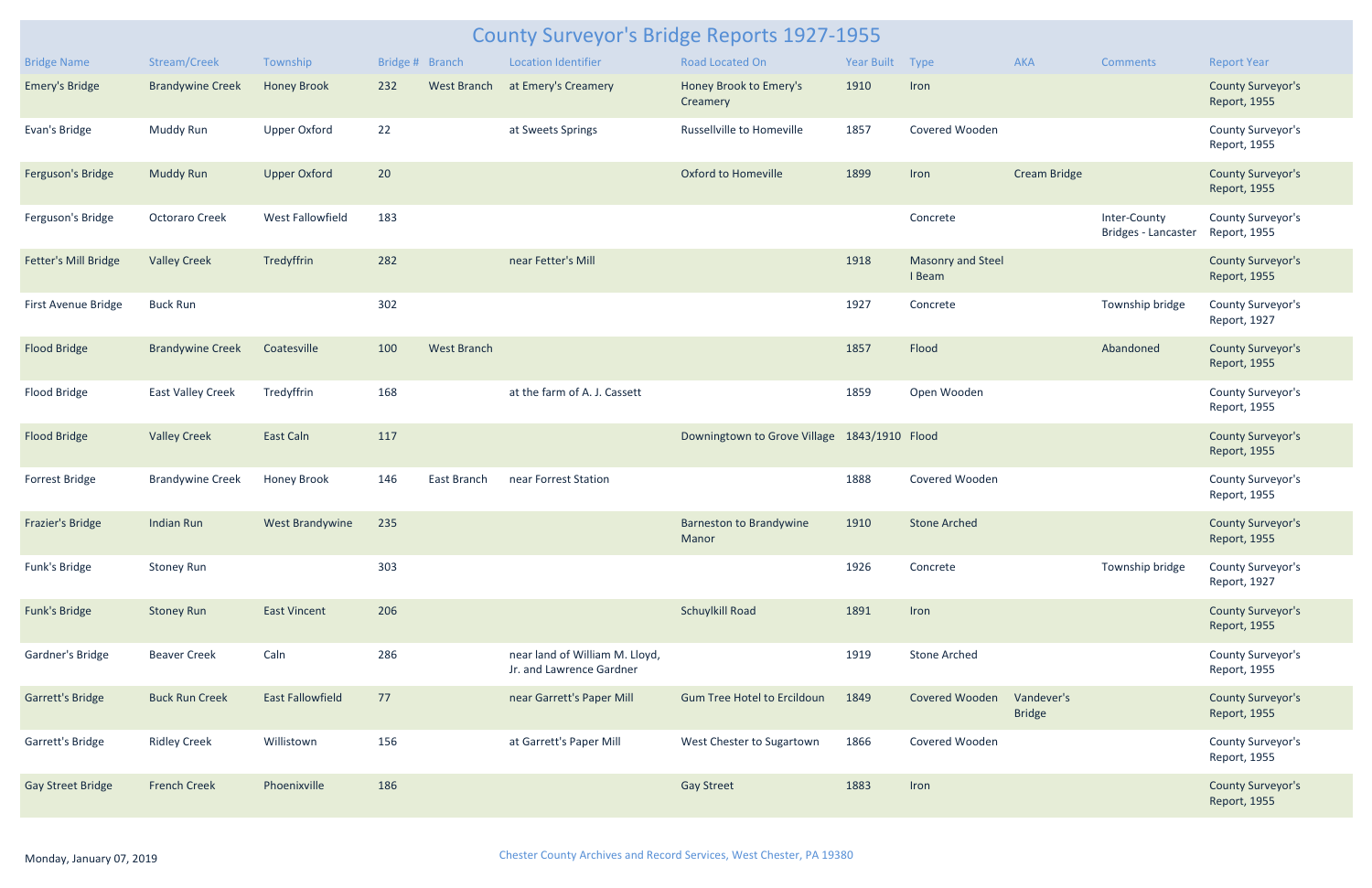| <b>County Surveyor's Bridge Reports 1927-1955</b> |                                   |                        |                         |                    |                                                     |                                              |                   |                           |                               |                                            |                                                 |  |
|---------------------------------------------------|-----------------------------------|------------------------|-------------------------|--------------------|-----------------------------------------------------|----------------------------------------------|-------------------|---------------------------|-------------------------------|--------------------------------------------|-------------------------------------------------|--|
| <b>Bridge Name</b>                                | Stream/Creek                      | Township               | Bridge # Branch         |                    | <b>Location Identifier</b>                          | Road Located On                              | Year Built Type   |                           | AKA                           | Comments                                   | <b>Report Year</b>                              |  |
| Gibson's Bridge                                   | <b>Brandywine Creek</b>           | East Bradford          | 120                     | East Branch        | near Harmony Hill Station                           |                                              | 1872              | Covered Wooden            |                               |                                            | County Surveyor's<br>Report, 1955               |  |
| <b>Gilbert's Mill Bridge</b>                      | White Clay Creek,<br>Middle ranch | <b>London Grove</b>    | 271                     |                    |                                                     |                                              | 1916              | Concrete and I<br>Beam    |                               |                                            | <b>County Surveyor's</b><br>Report, 1955        |  |
| Glen Dale Bridge                                  | Indian Run                        | Wallace                | 290                     |                    |                                                     |                                              | 1920              | Concrete                  |                               |                                            | County Surveyor's<br>Report, 1932 & 1935        |  |
| <b>Glen Gabel Bridge</b>                          | <b>Brandywine Creek</b>           | <b>West Nantmeal</b>   | 144                     | <b>East Branch</b> | near Lewis Mill's Station                           |                                              | 1903              | <b>Stone Arched</b>       | Lewis Mill's<br><b>Bridge</b> |                                            | <b>County Surveyor's</b><br>Report, 1955        |  |
| Glen Hall Bridge                                  | <b>Brandywine Creek</b>           | Newlin                 | 90                      | West Branch        |                                                     | Marshallton to Unionville                    |                   | 1868/1881 Covered Wooden  |                               |                                            | County Surveyor's<br>Report, 1955               |  |
| Glen Hope Bridge                                  | Little Elk Creek                  | Elk                    | 40                      |                    | at Anderson's Ford                                  | Chrome to Lewisville                         | 1889              | Covered Wooden            |                               |                                            | <b>County Surveyor's</b><br>Report, 1955        |  |
| Glen Moore Bridge                                 | <b>Brandywine Creek</b>           | Wallace                | 141                     | East Branch        | in Glen Moore Village formerly<br>called Moorestown |                                              | 1819/1887 Covered | Wooden/Iron               |                               |                                            | County Surveyor's<br>Report, 1955               |  |
| Good Hope Bridge                                  | <b>White Clay Creek</b>           | London Britain         | 47                      |                    | near Osmond's Factory                               | Kembelsville to D. B. Nevin's<br>Quarry      | 1877              | Covered Wooden            |                               |                                            | <b>County Surveyor's</b><br>Report, 1955        |  |
| <b>Grange Bridge</b>                              | <b>Culbertson Creek</b>           | East Brandywine        | 256                     |                    | near Grange Hall                                    |                                              | 1915              | Two Arch Stone            |                               |                                            | County Surveyor's<br>Report, 1955               |  |
| <b>Greist Fording Bridge</b>                      | <b>Octoraro Creek</b>             | <b>West Nottingham</b> | $\overline{\mathbf{3}}$ |                    |                                                     | Freemont to Elam                             |                   | Iron                      |                               | Inter-County<br><b>Bridges - Lancaster</b> | <b>County Surveyor's</b><br>Report, 1955        |  |
| Grubb's Mill Bridge                               | <b>Valley Creek</b>               | East Bradford          | 278                     |                    | at Grubb's Mill                                     |                                              | 1918              | Concrete and I<br>Beam    |                               |                                            | County Surveyor's<br>Report, 1955               |  |
| Hallman's Bridge                                  |                                   | <b>East Pikeland</b>   | 315                     |                    |                                                     |                                              | 1931              | <b>Steel Plate Girder</b> |                               |                                            | <b>County Surveyor's</b><br>Report, 1932 & 1935 |  |
| Hallman's Bridge                                  | French Creek                      | <b>East Vincent</b>    | 191                     |                    | at Hallman's Mill                                   | Wilson's Corner to Seven Stars 1854<br>Hotel |                   | Covered Wooden            | Lockard's<br><b>Bridge</b>    |                                            | County Surveyor's<br>Report, 1955               |  |
| <b>Hallman's Bridge</b>                           | <b>Pickering Creek</b>            | <b>West Pikeland</b>   | 277                     | <b>West Branch</b> | near Chester Springs                                | Chester Springs to the<br>Conestoga Pike     | 1917              | Concrete and I<br>Beam    |                               |                                            | <b>County Surveyor's</b><br>Report, 1955        |  |
| Hall's Bridge                                     | French Creek                      | East Vincent           | 193                     |                    | at Henry Hall's                                     | Red Hill Creamery to<br>Birchrunville        | 1850              | Covered Wooden            |                               |                                            | County Surveyor's<br>Report, 1955               |  |
| <b>Hanover Bridge</b>                             | <b>Schuylkill River</b>           | <b>North Coventry</b>  | 221                     |                    | in Pottstown                                        | <b>Hanover Street</b>                        |                   | Iron                      |                               | Inter-County<br>Bridges -                  | <b>County Surveyor's</b><br>Report, 1955        |  |
| Harkness Bridge                                   | <b>Octoraro Creek</b>             | West Nottingham        | 6                       |                    |                                                     |                                              |                   | Iron                      | Jackson's Bridge Inter-County | Bridges - Lancaster                        | County Surveyor's<br>Report, 1955               |  |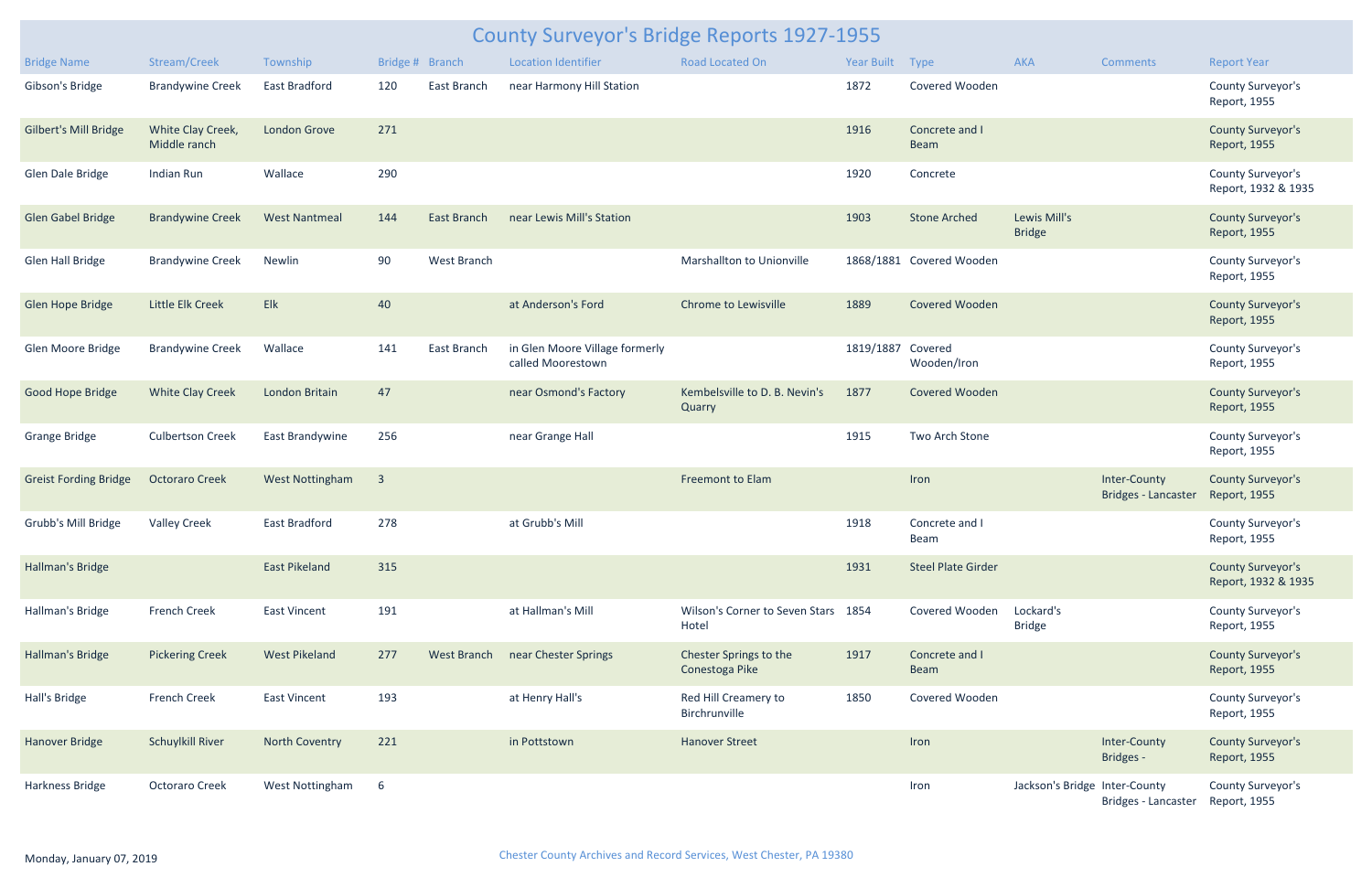|                                             | <b>County Surveyor's Bridge Reports 1927-1955</b> |                         |                 |                    |                            |                                         |                 |                               |                                |                                            |                                                 |  |
|---------------------------------------------|---------------------------------------------------|-------------------------|-----------------|--------------------|----------------------------|-----------------------------------------|-----------------|-------------------------------|--------------------------------|--------------------------------------------|-------------------------------------------------|--|
| <b>Bridge Name</b>                          | Stream/Creek                                      | Township                | Bridge # Branch |                    | <b>Location Identifier</b> | <b>Road Located On</b>                  | Year Built Type |                               | AKA                            | <b>Comments</b>                            | <b>Report Year</b>                              |  |
| Harvey's Bridge                             | <b>Brandywine Creek</b>                           | Newlin                  | 92              | <b>West Branch</b> | near Mortonville           | Doe Run to Romansville                  | 1853            | <b>Covered Wooden</b>         |                                |                                            | <b>County Surveyor's</b><br>Report, 1955        |  |
| Harvey's Bridge                             | <b>White Clay Creek</b>                           | London Grove            | 231             |                    | at Harvey's Mill           | West Grove to Jennersville              | 1910            | Iron I Beam                   |                                | also 234                                   | County Surveyor's<br>Report, 1955               |  |
| Harvey's Bridge                             | <b>White Clay Creek</b>                           | London Grove            | 234             |                    |                            |                                         |                 |                               |                                | also 231                                   | <b>County Surveyor's</b><br>Report, 1927        |  |
| Hatfield's Bridge                           | <b>Brandywine Creek</b>                           | West Brandywine         | 103             | West Branch        |                            | <b>Brandywine Manor to</b><br>Wagontown |                 | 1835/1897 Covered Wooden      |                                |                                            | County Surveyor's<br>Report, 1955               |  |
| <b>Hatfield's Creamery</b><br><b>Bridge</b> | <b>Beaver Creek</b>                               | <b>East Brandywine</b>  | 244             |                    | near Bondsville            |                                         | 1913            | <b>Steel Plate Girder</b>     |                                |                                            | <b>County Surveyor's</b><br>Report, 1955        |  |
| Hayes Clark Bridge                          | Doe Run Creek                                     | <b>East Fallowfield</b> | 79              |                    |                            | Doe Run to McWilliamstown               | 1884            | Covered Wooden                |                                |                                            | County Surveyor's<br>Report, 1955               |  |
| Heistand's Bridge                           | <b>French Creek</b>                               | <b>East Pikeland</b>    | 189             |                    | at U.S.G. Rapp's Farm      | Ridge Road to Kimberton                 | 1869            | Iron                          | Rapp's Iron<br><b>Bridge</b>   |                                            | <b>County Surveyor's</b><br>Report, 1955        |  |
| Heister's Ford Bridge                       | Schuylkill River                                  | <b>East Coventry</b>    | 219             |                    | at Sanatoga Station        |                                         |                 | Iron                          | Sanatoga Bridge Inter-County   | Bridges -                                  | County Surveyor's<br>Report, 1955               |  |
| Hibernia Bridge                             | <b>Brandywine Creek</b>                           | West Brandywine         | 104             | <b>West Branch</b> |                            | Martin's Corner to Coatesville          |                 | Iron                          |                                |                                            | <b>County Surveyor's</b><br>Report, 1955        |  |
| Hickman's Bridge                            | <b>Chester Creek</b>                              | Thornbury               | 147             |                    |                            | Cheyney to Dilworthtown<br>Village      | 1859/1895 Iron  |                               |                                |                                            | County Surveyor's<br>Report, 1955               |  |
| Hindman's Bridge                            | White Clay Creek                                  | Franklin                | 234             |                    |                            | Chesterville to Landenberg 1910         |                 | Steel Plate Girder            |                                | also 231                                   | <b>County Surveyor's</b><br>Report, 1955        |  |
| Hindman's Bridge                            | <b>White Clay Creek</b>                           | London Grove            | 231             |                    |                            |                                         |                 |                               |                                | also 234                                   | County Surveyor's<br>Report, 1927               |  |
| <b>Holmes Bridge</b>                        | <b>Octoraro Creek</b>                             | Lower Oxford            | 10              |                    |                            | Oxford to Kirkwood                      |                 | Iron                          | Longs Fording<br><b>Bridge</b> | Inter-County<br><b>Bridges - Lancaster</b> | <b>County Surveyor's</b><br>Report, 1955        |  |
| Honey Brook Bridge                          | <b>Brandywine Creek</b>                           | <b>Honey Brook</b>      | 145             | East Branch        | near Cupola Station        |                                         | 1867            | Iron                          | Cupola Bridge                  |                                            | County Surveyor's<br>Report, 1955               |  |
| <b>Hoopes Bridge</b>                        |                                                   | New Garden              | 319             |                    |                            |                                         | 1931            | I Beam                        |                                |                                            | <b>County Surveyor's</b><br>Report, 1932 & 1935 |  |
| Hoopes Bridge                               | <b>Brandywine Creek</b>                           | East Caln               | 121             | East Branch        |                            | Downington to West Chester              | 1852            | Covered Wooden                | Kerr's Bridge                  |                                            | County Surveyor's<br>Report, 1955               |  |
| <b>Hopewell Bridge</b>                      | <b>Hopewell Run</b>                               | <b>East Nottingham</b>  | 273             |                    |                            | <b>Hopewell to Oxford</b>               | 1916            | Concrete and I<br><b>Beam</b> |                                |                                            | <b>County Surveyor's</b><br>Report, 1955        |  |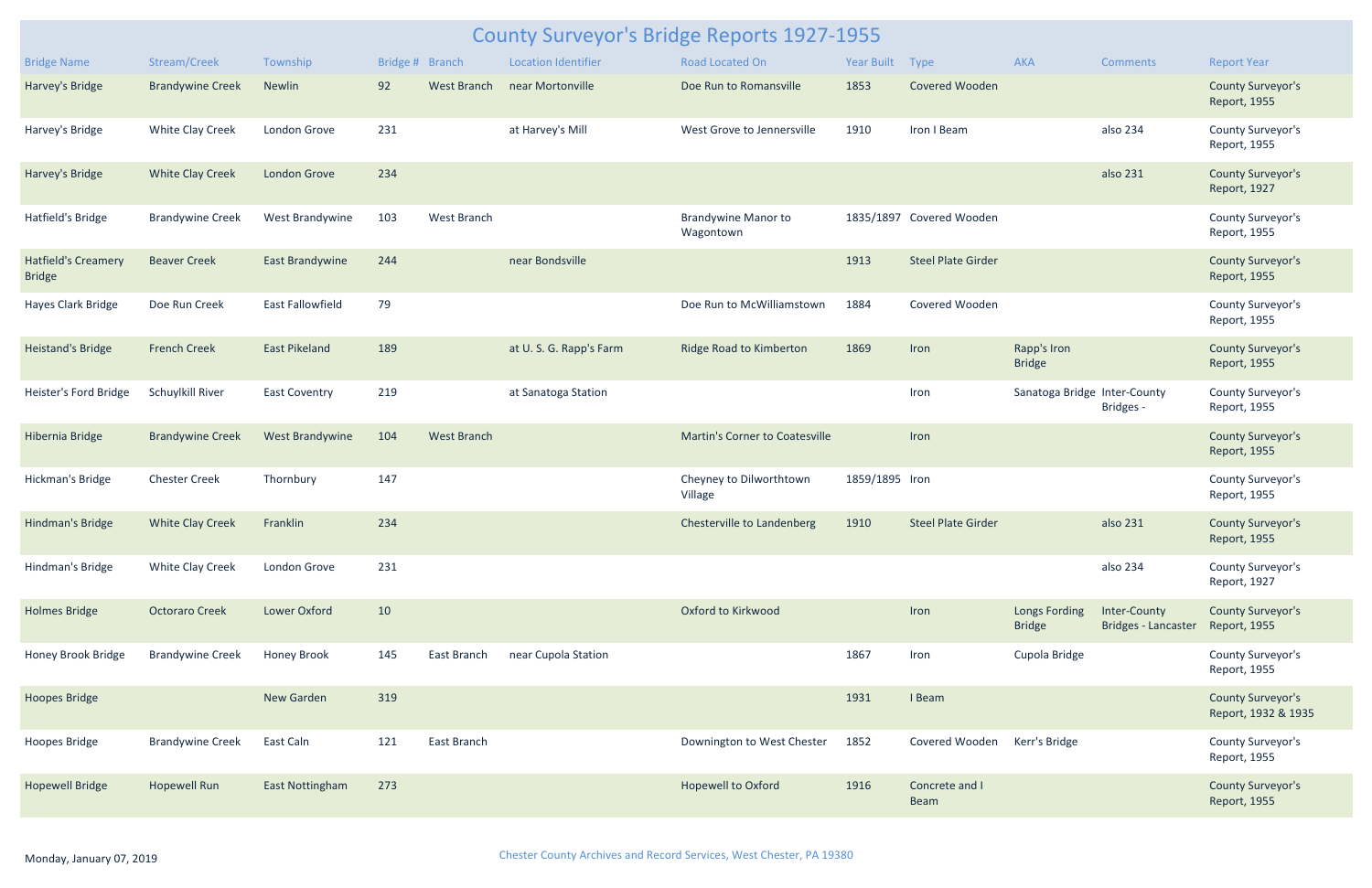| <b>County Surveyor's Bridge Reports 1927-1955</b> |                          |                       |     |                    |                                 |                                      |                 |                                    |                              |                                  |                                          |  |  |
|---------------------------------------------------|--------------------------|-----------------------|-----|--------------------|---------------------------------|--------------------------------------|-----------------|------------------------------------|------------------------------|----------------------------------|------------------------------------------|--|--|
| <b>Bridge Name</b>                                | Stream/Creek             | Township              |     | Bridge # Branch    | <b>Location Identifier</b>      | Road Located On                      | Year Built Type |                                    | AKA                          | <b>Comments</b>                  | <b>Report Year</b>                       |  |  |
| <b>Hopewell Bridge</b>                            | Tweed's Run              | Hopewell              | 225 |                    |                                 |                                      | 1907            | Iron I Beam &<br>Concrete          |                              |                                  | County Surveyor's<br>Report, 1955        |  |  |
| <b>Hutchison's Bridge</b>                         | <b>Big Elk Creek</b>     | East Nottingham       | 30  |                    |                                 | Hillaman's Inn to Elk Dale           | 1850            | <b>Covered King Post</b><br>Wooden |                              |                                  | <b>County Surveyor's</b><br>Report, 1955 |  |  |
| Ice Dam Bridge                                    | <b>Pickering Creek</b>   | Charlestown           | 176 |                    | at the Ice Co. Dam              |                                      | 1853            | Covered Wooden                     |                              |                                  | County Surveyor's<br>Report, 1955        |  |  |
| Indian Run Bridge                                 | <b>Brandywine Creek</b>  | Wallace               | 280 |                    | near Indian Run Blacksmith shop |                                      | 1918            | <b>Masonry and Steel</b><br>I Beam |                              |                                  | <b>County Surveyor's</b><br>Report, 1955 |  |  |
| Iron Bridge                                       | <b>Big Elk Creek</b>     | Lower Oxford          | 33  | West Branch        |                                 | Oxford to Lincoln University         |                 | Iron                               |                              |                                  | County Surveyor's<br>Report, 1955        |  |  |
| Iron Bridge                                       | <b>Brandywine Creek</b>  | Wallace               | 140 | <b>East Branch</b> | near Glen Moore Station         |                                      | 1896            | Iron                               |                              |                                  | <b>County Surveyor's</b><br>Report, 1955 |  |  |
| Iron Bridge                                       | <b>Chester Creek</b>     | Westtown              | 148 |                    | at Westtown Station             | <b>Street Road</b>                   | 1877            | Iron                               |                              |                                  | County Surveyor's<br>Report, 1955        |  |  |
| Iron Bridge                                       | <b>Pickering Creek</b>   | <b>West Pikeland</b>  | 181 |                    | near Chester Springs Station    |                                      | 1905            | <b>Steel Plate Girder</b>          |                              |                                  | <b>County Surveyor's</b><br>Report, 1955 |  |  |
| Iron Bridge                                       | Schuylkill Canal         | East Vincent          | 215 |                    | near Spring City                |                                      |                 | Iron                               |                              | Entry comes after<br>Bridge #279 | County Surveyor's<br>Report, 1955        |  |  |
| <b>Ironsides Bridge</b>                           | <b>French Creek</b>      | <b>East Pikeland</b>  | 187 |                    |                                 | Phoenixville to Morgantown           |                 | Covered Wooden                     |                              |                                  | <b>County Surveyor's</b><br>Report, 1955 |  |  |
| Jackson's Bridge                                  | Octoraro Creek           | West Nottingham 6     |     |                    |                                 |                                      |                 | Iron                               | Harkness Bridge Inter-County | Bridges - Lancaster              | County Surveyor's<br>Report, 1955        |  |  |
| Jales Wilson's Bridge                             | <b>Buck Run Creek</b>    | West Marlborough 76   |     |                    |                                 | Garrett's Paper Mill to Doe Run 1894 |                 | Iron                               |                              |                                  | <b>County Surveyor's</b><br>Report, 1955 |  |  |
| James Mill Bridge<br>(Steel)                      | <b>French Creek</b>      | South Coventry        | 203 |                    | near Charles James' Mill        |                                      | 1904            | <b>Steel Plate Girder</b>          |                              |                                  | County Surveyor's<br>Report, 1955        |  |  |
| James Mill Bridge<br>(Stone)                      | <b>Rock Run</b>          | <b>South Coventry</b> | 202 |                    | at James Mill                   | <b>Ridge Road</b>                    |                 | <b>Stone Arched</b>                |                              |                                  | <b>County Surveyor's</b><br>Report, 1955 |  |  |
| James Ross Bridge (#2)                            |                          | <b>Upper Oxford</b>   | 318 |                    |                                 |                                      | 1931            | I Beam                             |                              |                                  | County Surveyor's<br>Report, 1932 & 1935 |  |  |
| Jean's Mill Bridge                                | <b>East Valley Creek</b> | Tredyffrin            | 169 |                    | at Jean's Mill now Whitworth's  | Salem Church to Swedesford<br>Road   | 1873            | Iron                               | Whitworth's<br><b>Bridge</b> |                                  | <b>County Surveyor's</b><br>Report, 1955 |  |  |
| Jefferis Bridge                                   | <b>Brandywine Creek</b>  | <b>East Bradford</b>  | 111 | East Branch        |                                 | West Chester to Unionville           | 1833            | Covered Wooden                     | McConkey's<br><b>Bridge</b>  |                                  | County Surveyor's<br>Report, 1955        |  |  |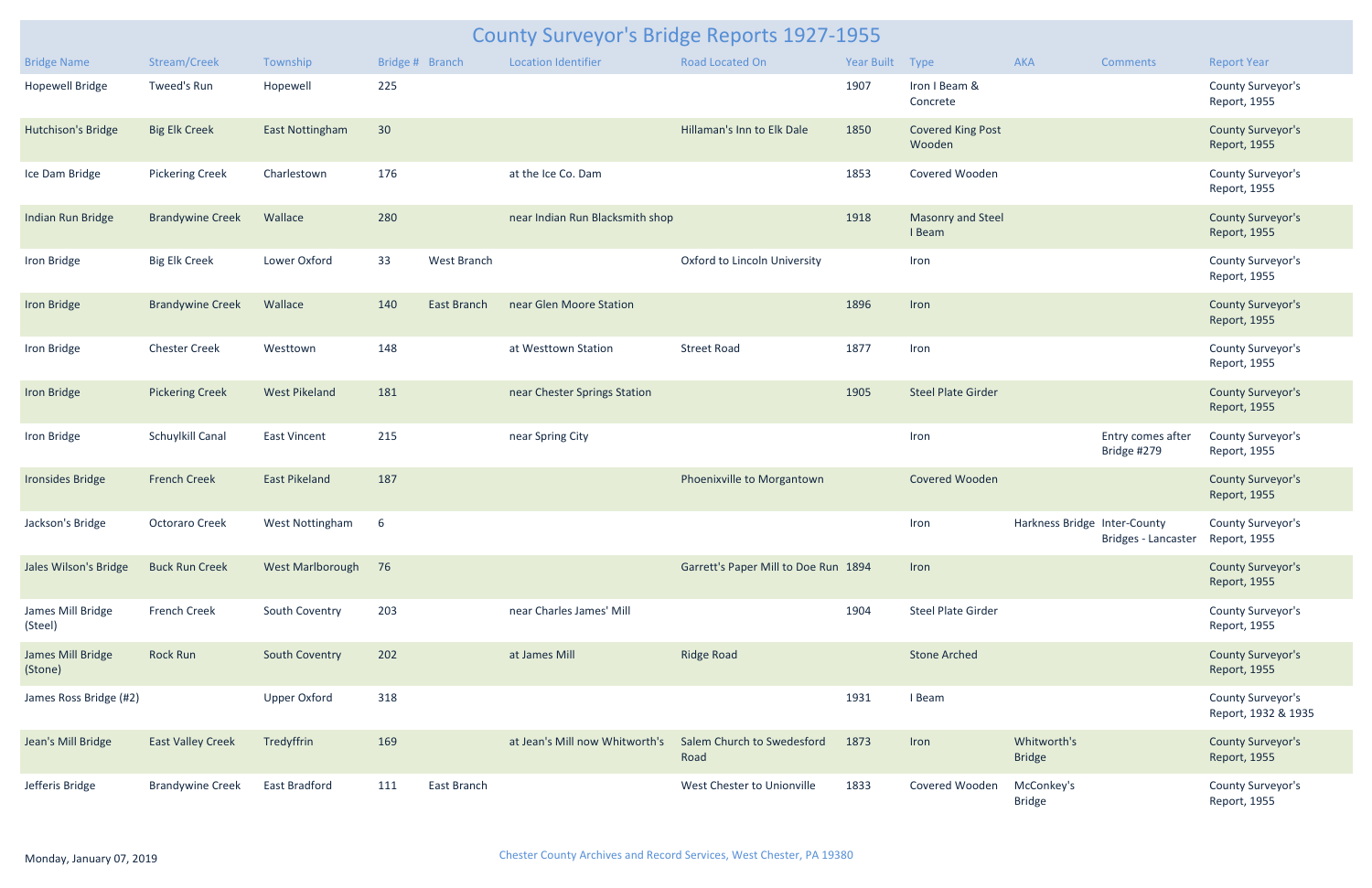|                          | <b>County Surveyor's Bridge Reports 1927-1955</b> |                        |                 |                    |                                                            |                                                      |                 |                           |                      |                                           |                                          |  |  |
|--------------------------|---------------------------------------------------|------------------------|-----------------|--------------------|------------------------------------------------------------|------------------------------------------------------|-----------------|---------------------------|----------------------|-------------------------------------------|------------------------------------------|--|--|
| <b>Bridge Name</b>       | Stream/Creek                                      | Township               | Bridge # Branch |                    | <b>Location Identifier</b>                                 | <b>Road Located On</b>                               | Year Built Type |                           | AKA                  | <b>Comments</b>                           | <b>Report Year</b>                       |  |  |
| John Nevin's Bridge      | <b>White Clay Creek</b>                           | London Britain         | 46              | <b>West Branch</b> |                                                            | Kembelsville to John Nevin's<br>Quarry               | 1857            | <b>Covered Wooden</b>     |                      |                                           | <b>County Surveyor's</b><br>Report, 1955 |  |  |
| Johnson's Bridge         | <b>Ridley Creek</b>                               | Willistown             | 154             |                    |                                                            | Ashbridge Road                                       | 1858            | Covered Wooden            |                      |                                           | County Surveyor's<br>Report, 1955        |  |  |
| Johnson's Bridge         | <b>Ridley Creek</b>                               | Willistown             | 154             |                    |                                                            | Ashbridge Road                                       | 1858            | <b>Covered Wooden</b>     |                      | Inter-County<br><b>Bridges - Delaware</b> | <b>County Surveyor's</b><br>Report, 1955 |  |  |
| Johnson's Bridge         | <b>Valley Creek</b>                               | East Bradford          | 116             |                    |                                                            | West Chester to Downingtown 1892                     |                 | Iron                      |                      |                                           | County Surveyor's<br>Report, 1955        |  |  |
| Jones Bridge             | <b>White Clay Creek</b>                           | London Britain         | 48              |                    |                                                            | Mercer's Mill to Landenberg                          | 1899            | <b>Covered Wooden</b>     |                      |                                           | <b>County Surveyor's</b><br>Report, 1955 |  |  |
| Jones Bridge             | <b>White Clay Creek</b>                           | London Britain         | 243             |                    |                                                            |                                                      | 1913            | <b>Steel Plate Girder</b> |                      |                                           | County Surveyor's<br>Report, 1955        |  |  |
| Kenilworth Bridge        | Schuylkill, Branch of                             | <b>North Coventry</b>  | 270             |                    | near Kenilworth                                            | Kenilworth to Pughtown                               | 1916            | <b>Stone Arched</b>       |                      |                                           | <b>County Surveyor's</b><br>Report, 1955 |  |  |
| Kennedy's Bridge         | <b>French Creek</b>                               | <b>East Vincent</b>    | 190             |                    | at Kennedy's Farm, now James<br>Grahams                    | Kimberton to Seven Stars                             | 1856            | Covered Wooden            |                      |                                           | County Surveyor's<br>Report, 1955        |  |  |
| Kerr's Bridge            | <b>Brandywine Creek</b>                           | East Caln              | 121             | <b>East Branch</b> |                                                            | Downington to West Chester                           | 1852            | <b>Covered Wooden</b>     | <b>Hoopes Bridge</b> |                                           | <b>County Surveyor's</b><br>Report, 1955 |  |  |
| Kirk's Bridge            | <b>Octoraro Creek</b>                             | <b>West Nottingham</b> | $5\phantom{.0}$ |                    |                                                            | Oxford to Oakhill                                    |                 | Covered Wooden            |                      | Inter-County<br>Bridges - Lancaster       | County Surveyor's<br>Report, 1955        |  |  |
| <b>Knauer's Bridge</b>   | <b>French Creek</b>                               | Warwick                | 199             | <b>West Branch</b> | at Knauer's Mill                                           | Knauer's Mill to the Falls of<br><b>French Creek</b> | 1889            | <b>Iron</b>               |                      |                                           | <b>County Surveyor's</b><br>Report, 1955 |  |  |
| Knauertown Bridge        | <b>French Creek</b>                               | Warwick                | 204             |                    | at the Village of Knauertown                               | Ridge Road                                           | 1819            | <b>Stone Arched</b>       |                      |                                           | County Surveyor's<br>Report, 1955        |  |  |
| <b>Knauertown Bridge</b> | <b>French Creek</b>                               | Warwick                | 259             |                    | near Knauertown                                            |                                                      | 1915            | <b>Steel Girder</b>       |                      |                                           | <b>County Surveyor's</b><br>Report, 1955 |  |  |
| Knox's Bridge            | <b>East Valley Creek</b>                          | Tredyffrin             | 165             |                    | at the head of Valley Forge Dam Valley Forge to Swedesford | Road                                                 |                 | 1851/1865 Covered Wooden  |                      |                                           | County Surveyor's<br>Report, 1955        |  |  |
|                          | <b>Marsh Creek</b>                                | <b>Upper Uwchlan</b>   | 131             |                    |                                                            | Font Creamery to Cornog<br><b>Station</b>            | 1905            | <b>Stone Arched</b>       |                      |                                           | <b>County Surveyor's</b><br>Report, 1955 |  |  |
| Krauser's Bridge         |                                                   |                        |                 |                    |                                                            |                                                      |                 |                           |                      |                                           |                                          |  |  |
| Krauser's Bridge         | <b>Pickering Creek</b>                            | <b>East Pikeland</b>   | 179             |                    | at Krauser's Mill                                          | Pikeland Churches to<br>Kimberton                    | 1871            | Iron                      |                      |                                           | County Surveyor's<br>Report, 1955        |  |  |
| Lady Run Bridge          | Lady Run                                          | <b>East Bradford</b>   | 113             |                    |                                                            | West Chester to Downingtown 1901                     |                 | <b>Stone Arched</b>       |                      |                                           | <b>County Surveyor's</b><br>Report, 1955 |  |  |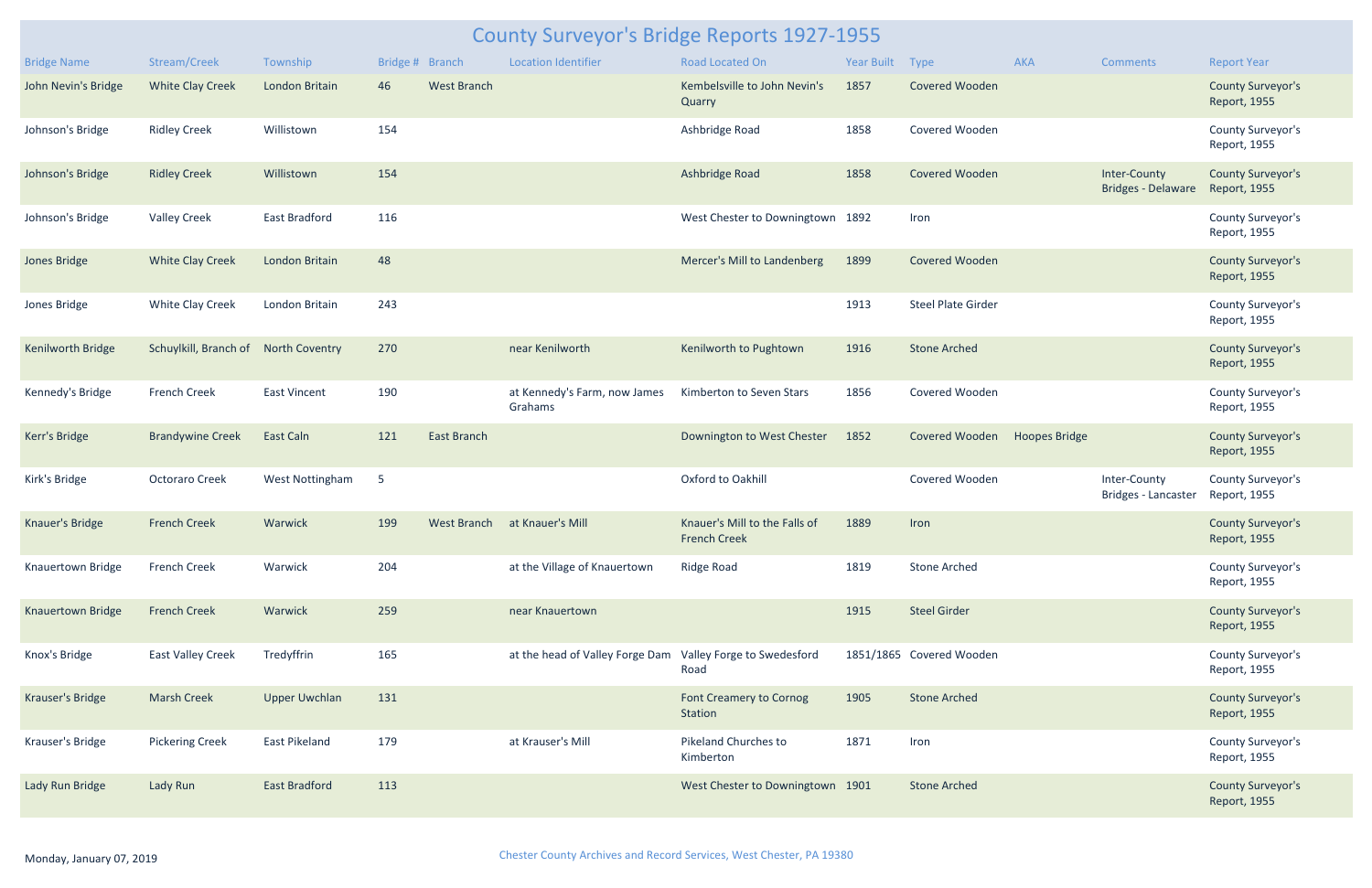|                                  | County Surveyor's Bridge Reports 1927-1955 |                        |                 |             |                                      |                                                                  |                 |                           |                                    |                                     |                                                 |  |  |
|----------------------------------|--------------------------------------------|------------------------|-----------------|-------------|--------------------------------------|------------------------------------------------------------------|-----------------|---------------------------|------------------------------------|-------------------------------------|-------------------------------------------------|--|--|
| <b>Bridge Name</b>               | Stream/Creek                               | Township               | Bridge # Branch |             | <b>Location Identifier</b>           | <b>Road Located On</b>                                           | Year Built Type |                           | AKA                                | <b>Comments</b>                     | <b>Report Year</b>                              |  |  |
| Landenberg Bridge                | White Clay Creek                           | New Garden             | 53              |             | at the village of Landenberg         |                                                                  | 1856/1871 Iron  |                           |                                    |                                     | County Surveyor's<br>Report, 1955               |  |  |
| Landenberg Long<br><b>Bridge</b> | <b>White Clay Creek</b>                    | New Garden             | 54              |             | over 1/2 mile north of<br>Landenberg | Avondale to Landenberg                                           | 1887            | Iron                      |                                    |                                     | <b>County Surveyor's</b><br>Report, 1955        |  |  |
| Larkin's Bridge                  | <b>Marsh Creek</b>                         | <b>Upper Uwchlan</b>   | 128             |             |                                      | Downingtown to Milford Mills                                     |                 | 1854/1881 Covered Wooden  |                                    |                                     | County Surveyor's<br>Report, 1955               |  |  |
| Latshaw's Bridge                 | <b>Pigeon Creek</b>                        | <b>East Coventry</b>   | 210             |             | at S. B. Latshaw's Mill              | Pottstown to Bethel Methodist 1902<br>Church via Bellview School |                 | <b>Stone Arched</b>       |                                    |                                     | <b>County Surveyor's</b><br>Report, 1955        |  |  |
| Latshaw's Mill Bridge            | Pidgeon Creek                              | <b>East Coventry</b>   | 255             |             |                                      |                                                                  | 1914            | <b>Steel Plate Girder</b> |                                    |                                     | County Surveyor's<br>Report, 1955               |  |  |
| Laurel Bridge                    | <b>Buck Run Creek</b>                      | <b>Newlin</b>          | 264             |             | near Mortonville                     |                                                                  | 1876            | Covered Wooden            |                                    |                                     | <b>County Surveyor's</b><br>Report, 1955        |  |  |
| Laurel Bridge                    | <b>Buck Run Creek</b>                      | Newlin                 | 93              |             | near Mortonville                     |                                                                  | 1876            | Covered Wooden            |                                    |                                     | County Surveyor's<br>Report, 1955               |  |  |
| Laurel Bridge                    | <b>White Clay Creek</b>                    |                        | 54              |             |                                      |                                                                  |                 |                           |                                    |                                     | <b>County Surveyor's</b><br>Report, 1927        |  |  |
| Lee Broomall Bridge              | <b>Black Run</b>                           | <b>West Nottingham</b> | 262             |             | near property of S. Lee Broomall     |                                                                  | 1915            | Concrete and I<br>Beam    |                                    |                                     | County Surveyor's<br>Report, 1955               |  |  |
| Leech Run Bridge                 |                                            | <b>Lower Oxford</b>    | 310             |             |                                      |                                                                  | 1929            | I Beam                    |                                    |                                     | <b>County Surveyor's</b><br>Report, 1932 & 1935 |  |  |
| Lee's Bridge                     | Octoraro Creek                             | West Nottingham 2      |                 |             |                                      | Rising Sun, MD to Wrightsdale                                    |                 | Covered Wooden            |                                    | Inter-County<br>Bridges - Lancaster | County Surveyor's<br>Report, 1955               |  |  |
| Lenape Bridge                    | <b>Brandywine Creek</b>                    | Birmingham             | 87              |             | at Lenape Station                    | West Chester to Parkerville                                      | 1856            | Covered<br>Wooden/Iron    | Wistar's Bridge,<br>Sager's Bridge |                                     | <b>County Surveyor's</b><br>Report, 1955        |  |  |
| Lewis Bridge                     | <b>Black Horse Creek</b>                   | <b>Upper Uwchlan</b>   | 276             |             |                                      | Eagle to Fairview Church                                         | 1917            | Concrete and I<br>Beam    |                                    |                                     | County Surveyor's<br>Report, 1955               |  |  |
| Lewis Mill's Bridge              | <b>Brandywine Creek</b>                    | <b>West Nantmeal</b>   | 144             | East Branch | near Lewis Mill's Station            |                                                                  | 1903            | <b>Stone Arched</b>       | <b>Glen Gabel</b><br><b>Bridge</b> |                                     | <b>County Surveyor's</b><br>Report, 1955        |  |  |
| Liggett's Bridge                 | <b>Brandywine Creek</b>                    | West Brandywine        | 105             | West Branch | at Cedar Knoll Station               |                                                                  | 1876            | Iron                      | Cedar Knoll<br><b>Bridge</b>       |                                     | County Surveyor's<br>Report, 1955               |  |  |
| <b>Lincoln Bridge</b>            | <b>Big Elk Creek</b>                       | Lower Oxford           | 35              |             |                                      | Elk View to Lincoln                                              | 1892            | Iron                      | Elk Creek Bridge                   |                                     | <b>County Surveyor's</b><br>Report, 1955        |  |  |
| Linfield Bridge                  | Schuylkill River                           | <b>East Vincent</b>    | 218             |             |                                      | Linfield to Parkerford                                           |                 | Covered Wooden            |                                    | Inter-County<br>Bridges -           | County Surveyor's<br>Report, 1955               |  |  |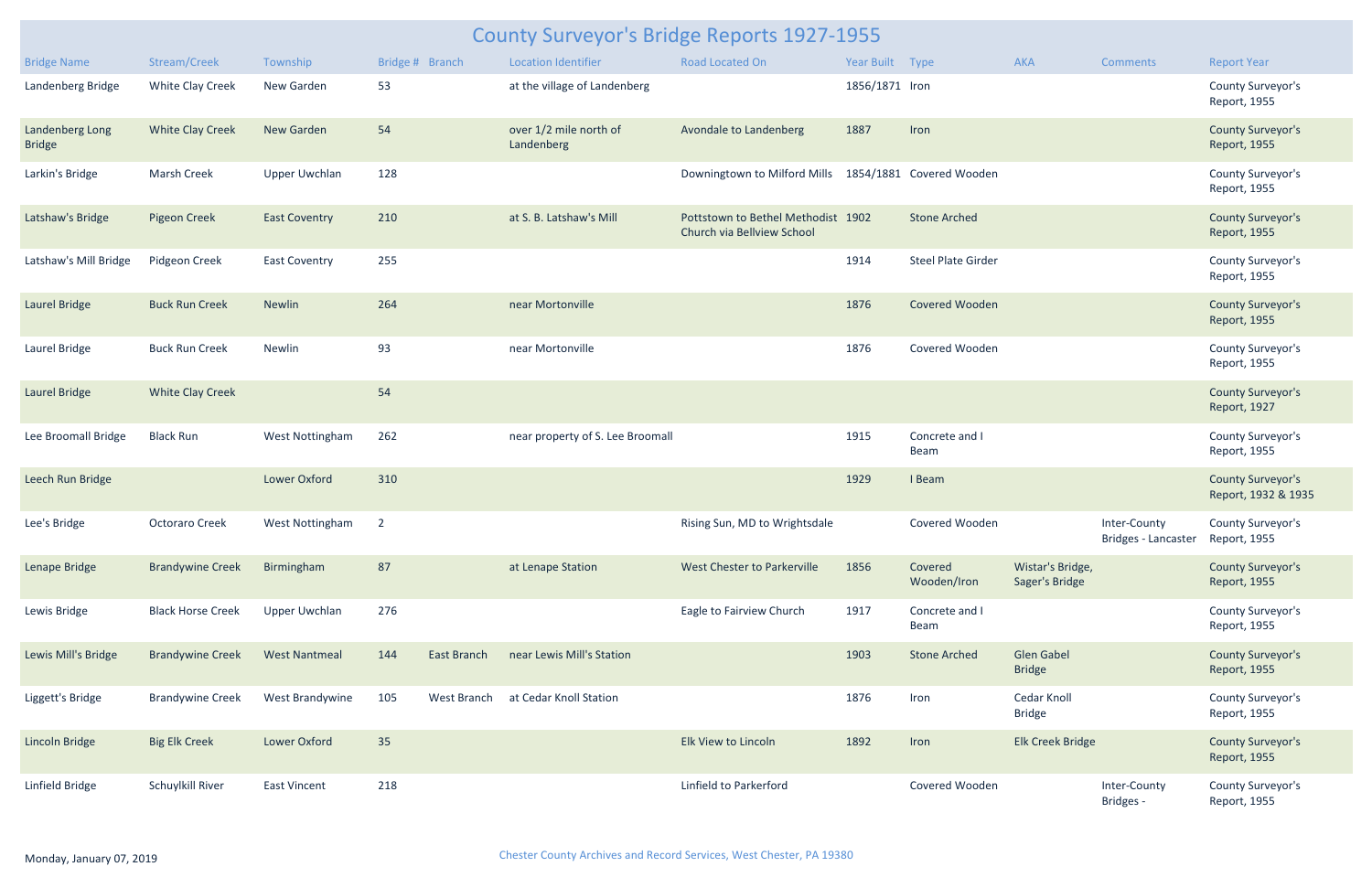|                                       | <b>County Surveyor's Bridge Reports 1927-1955</b> |                         |                 |                    |                                                                      |                                         |            |                                    |                                      |                                     |                                                 |  |  |
|---------------------------------------|---------------------------------------------------|-------------------------|-----------------|--------------------|----------------------------------------------------------------------|-----------------------------------------|------------|------------------------------------|--------------------------------------|-------------------------------------|-------------------------------------------------|--|--|
| <b>Bridge Name</b>                    | Stream/Creek                                      | Township                | Bridge # Branch |                    | <b>Location Identifier</b>                                           | Road Located On                         | Year Built | Type                               | AKA                                  | <b>Comments</b>                     | <b>Report Year</b>                              |  |  |
| Linton Stephen's Bridge Big Elk Creek |                                                   | New London              | 28              |                    |                                                                      | Oxford to New London                    | 1875       | Iron                               | <b>Conn's Lower</b><br><b>Bridge</b> |                                     | <b>County Surveyor's</b><br>Report, 1955        |  |  |
| Lloyd's Bridge                        | <b>East Creek</b>                                 | East Nottingham         | 23.5            |                    | at Hillaman's Inn                                                    | from Nottingham Station                 | 1884       | Iron                               | Stubb's Bridge                       |                                     | County Surveyor's<br>Report, 1955               |  |  |
| Lloyd's Bridge                        | North East Creek                                  | <b>East Nottingham</b>  | 23              |                    |                                                                      | Oxford to Hillaman's Inn                | 1884       | Iron                               |                                      |                                     | <b>County Surveyor's</b><br>Report, 1955        |  |  |
| Lockard's Bridge                      | <b>French Creek</b>                               | <b>East Vincent</b>     | 191             |                    | at Hallman's Mill                                                    | Wilson's Corner to Seven Stars<br>Hotel | 1854       | Covered Wooden                     | Hallman's<br><b>Bridge</b>           |                                     | County Surveyor's<br>Report, 1955               |  |  |
| London Grove Bridge                   | <b>White Clay Creek</b>                           | London Grove            | 265             |                    | Middle Branch near West Grove Meeting House West Grove to New London |                                         | 1915       | <b>Steel Girder</b>                |                                      |                                     | <b>County Surveyor's</b><br>Report, 1955        |  |  |
| Longs Fording Bridge                  | <b>Octoraro Creek</b>                             | Lower Oxford            | 10              |                    |                                                                      | Oxford to Kirkwood                      |            | Iron                               | Holmes Bridge                        | Inter-County<br>Bridges - Lancaster | County Surveyor's<br>Report, 1955               |  |  |
| Lott Keech's Bridge                   | Doe Run Creek                                     | <b>East Fallowfield</b> | 250             |                    | near Lott Keech                                                      |                                         | 1914       | <b>Steel Plate Girder</b>          |                                      |                                     | <b>County Surveyor's</b><br>Report, 1955        |  |  |
| Lyndell Bridge                        | <b>Brandywine Creek</b>                           | <b>Upper Uwchlan</b>    | 136             | East Branch        | at Lyndell Station                                                   |                                         |            | Covered Wooden                     | <b>Brooklyn Bridge</b>               |                                     | County Surveyor's<br>Report, 1955               |  |  |
| M. A. Pyle's Bridge                   | <b>Buck Run Creek</b>                             | West Marlborough        | 73              |                    |                                                                      | Doe Run to Mortonville                  | 1881       | Covered Wooden                     | Speakman's<br><b>Bridge</b>          |                                     | <b>County Surveyor's</b><br>Report, 1955        |  |  |
| <b>MacEntire's Bridge</b>             | <b>Big Elk Creek</b>                              | Lower Oxford            | 297             |                    |                                                                      |                                         | 1924       | Concrete                           |                                      |                                     | County Surveyor's<br>Report, 1932 & 1935        |  |  |
| Mackey's Run Bridge                   |                                                   | Franklin                | 308             |                    |                                                                      |                                         | 1929       | I Beam                             |                                      |                                     | <b>County Surveyor's</b><br>Report, 1932 & 1935 |  |  |
| Madison's Bridge                      | Schuylkill River                                  | North Coventry          | 220             |                    | at Madisonville or Kenilworth                                        |                                         |            | Iron and Wooden                    |                                      | Inter-County<br>Bridges -           | County Surveyor's<br>Report, 1955               |  |  |
| <b>Main Street Bridge</b>             | <b>Brandywine Creek</b>                           | Coatesville             | 247             |                    |                                                                      |                                         |            | 1913/1914 Steel Plate Girder       |                                      |                                     | <b>County Surveyor's</b><br>Report, 1955        |  |  |
| Main Street Bridge                    | <b>French Creek</b>                               | Phoenixville            | 185             |                    |                                                                      | <b>Main Street</b>                      | 1875       | Stone                              |                                      |                                     | County Surveyor's<br>Report, 1955               |  |  |
| <b>Maple Grove Bridge</b>             | <b>Big Elk Creek</b>                              | <b>East Nottingham</b>  | 281             |                    | near Maple Grove School                                              |                                         | 1918       | <b>Masonry and Steel</b><br>I Beam |                                      |                                     | <b>County Surveyor's</b><br>Report, 1955        |  |  |
| Marsh Creek Bridge                    |                                                   | <b>East Nantmeal</b>    | 322             |                    |                                                                      |                                         | 1934       | I Beam                             |                                      |                                     | County Surveyor's<br>Report, 1932 & 1935        |  |  |
| Marshall's Bridge                     | <b>Brandywine Creek</b>                           | Pocopson                | 89              | <b>West Branch</b> |                                                                      | <b>Marshallton to State Road</b>        |            | <b>Covered Wooden</b>              | <b>North Brook</b><br><b>Bridge</b>  |                                     | <b>County Surveyor's</b><br>Report, 1955        |  |  |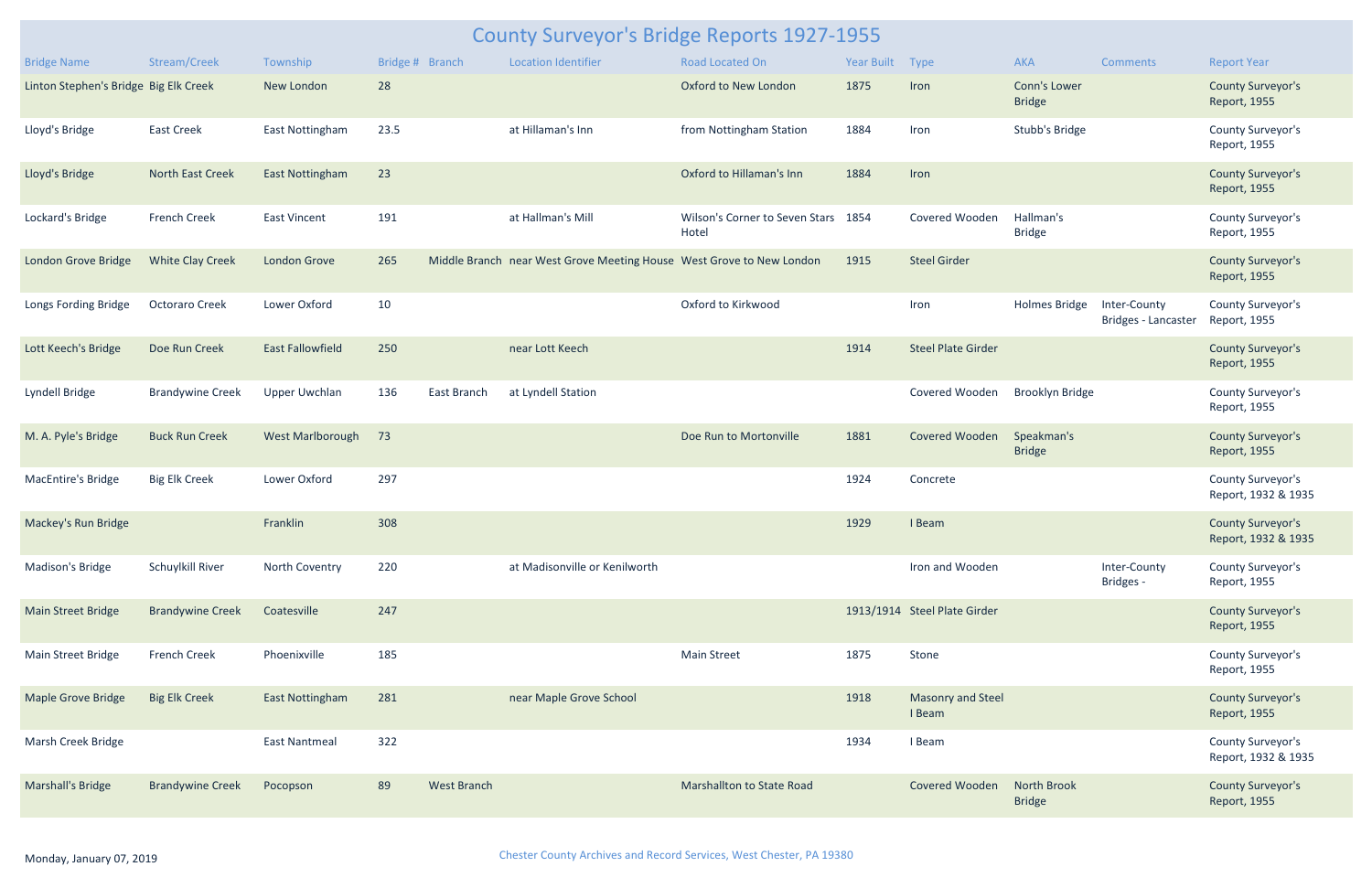| <b>County Surveyor's Bridge Reports 1927-1955</b> |                         |                         |     |                    |                              |                                   |                 |                          |                 |                                                  |                                                 |  |
|---------------------------------------------------|-------------------------|-------------------------|-----|--------------------|------------------------------|-----------------------------------|-----------------|--------------------------|-----------------|--------------------------------------------------|-------------------------------------------------|--|
| <b>Bridge Name</b>                                | Stream/Creek            | Township                |     | Bridge # Branch    | <b>Location Identifier</b>   | Road Located On                   | Year Built Type |                          | AKA             | <b>Comments</b>                                  | <b>Report Year</b>                              |  |
| Marshall's Bridge                                 | <b>Culbertsons Run</b>  | East Brandywine         | 135 |                    | at Marshall's Creamery       | Lyndell to Coatesville            | 1903            | <b>Stone Arched</b>      |                 |                                                  | County Surveyor's<br>Report, 1955               |  |
| <b>Marshall's Covered</b><br><b>Bridge</b>        | <b>Red Clay Creek</b>   | Kennett                 | 60  |                    |                              | New Garden to Wilmington          |                 | 1858/1861 Covered Wooden |                 |                                                  | <b>County Surveyor's</b><br>Report, 1955        |  |
| Mary Snowden                                      | <b>French Creek</b>     | East Pikeland           | 187 |                    |                              | Phoenixville to Morgantown        |                 | Covered Wooden           |                 |                                                  | County Surveyor's<br>Report, 1927/1955          |  |
| <b>McConkey's Bridge</b>                          | <b>Brandywine Creek</b> | <b>East Bradford</b>    | 111 | <b>East Branch</b> |                              | West Chester to Unionville        | 1833            | Covered Wooden           | Jefferis Bridge |                                                  | <b>County Surveyor's</b><br>Report, 1955        |  |
| McConnell's Bridge                                | <b>Brandywine Creek</b> | Honey Brook             | 109 | West Branch        |                              | Horse Shoe Pike                   |                 | <b>Stone Arched</b>      |                 |                                                  | County Surveyor's<br>Report, 1955               |  |
| <b>McCreary's Bridge</b>                          | <b>Black Run</b>        | <b>West Nottingham</b>  | 4.5 |                    |                              | <b>Fremont to Kirk's Mills</b>    | 1889            | <b>Covered Wooden</b>    |                 |                                                  | <b>County Surveyor's</b><br>Report, 1955        |  |
| McDowell's Bridge                                 | <b>Big Elk Creek</b>    | Upper Oxford            | 36  | East Branch        | near Elk View Station        | Elk View to Russellville          |                 | 1880/1917 Covered Wooden |                 |                                                  | County Surveyor's<br>Report, 1955               |  |
| <b>McFarland's Quarries</b><br><b>Bridge</b>      | <b>Red Clay Creek</b>   | Kennett                 | 63  | <b>West Branch</b> |                              | Kennett Square to New Garden 1879 |                 | <b>Covered Wooden</b>    |                 |                                                  | <b>County Surveyor's</b><br>Report, 1955        |  |
| McKinley's Bridge                                 | <b>Pickering Creek</b>  | West Pikeland           | 222 |                    |                              | Kimberton to Chester Springs      | 1905            | <b>Stone Arched</b>      |                 |                                                  | County Surveyor's<br>Report, 1955               |  |
| Mercer's Bridge                                   | <b>White Clay Creek</b> | London Britain          | 293 |                    |                              |                                   | 1923            | Concrete                 |                 |                                                  | <b>County Surveyor's</b><br>Report, 1932 & 1935 |  |
| Mercer's Ford Bridge                              | <b>Octoraro Creek</b>   | West Fallowfield        | 16  |                    |                              | Steelville to Christiana          |                 | Covered Wooden           |                 | Inter-County<br>Bridges - Lancaster Report, 1955 | County Surveyor's                               |  |
| Miles Mill Bridge                                 | <b>Red Clay Creek</b>   | New Garden              | 266 |                    |                              |                                   | 1916            | Iron                     |                 |                                                  | <b>County Surveyor's</b><br>Report, 1955        |  |
| Milford Mills Bridge                              | <b>Marsh Creek</b>      | <b>Upper Uwchlan</b>    | 129 |                    |                              | Milford Mills to Eagle Hotel      | 1857            | Covered Wooden           |                 |                                                  | County Surveyor's<br>Report, 1955               |  |
| Miller's Bridge                                   | <b>White Clay Creek</b> | <b>London Grove</b>     | 57  |                    |                              | <b>West Grove to Landenberg</b>   | 1882            | <b>Covered Wooden</b>    |                 |                                                  | <b>County Surveyor's</b><br>Report, 1955        |  |
| Milltown Bridge                                   | <b>Chester Creek</b>    | East Goshen             | 151 |                    | at Milltown Pumping Station  | West Chester to Philadelphia      | 1803            | <b>Stone Arched</b>      |                 |                                                  | County Surveyor's<br>Report, 1955               |  |
| <b>Modes Bridge</b>                               | <b>Brandywine Creek</b> | <b>East Fallowfield</b> | 96  |                    | West Branch near Coatesville |                                   | 1853            | Covered Wooden           |                 |                                                  | <b>County Surveyor's</b><br>Report, 1955        |  |
| Mont Clare Bridge                                 | Schuylkill River        | Phoenixville            | 212 |                    |                              |                                   |                 | Covered Wooden           |                 | Inter-County<br>Bridges -                        | County Surveyor's<br>Report, 1955               |  |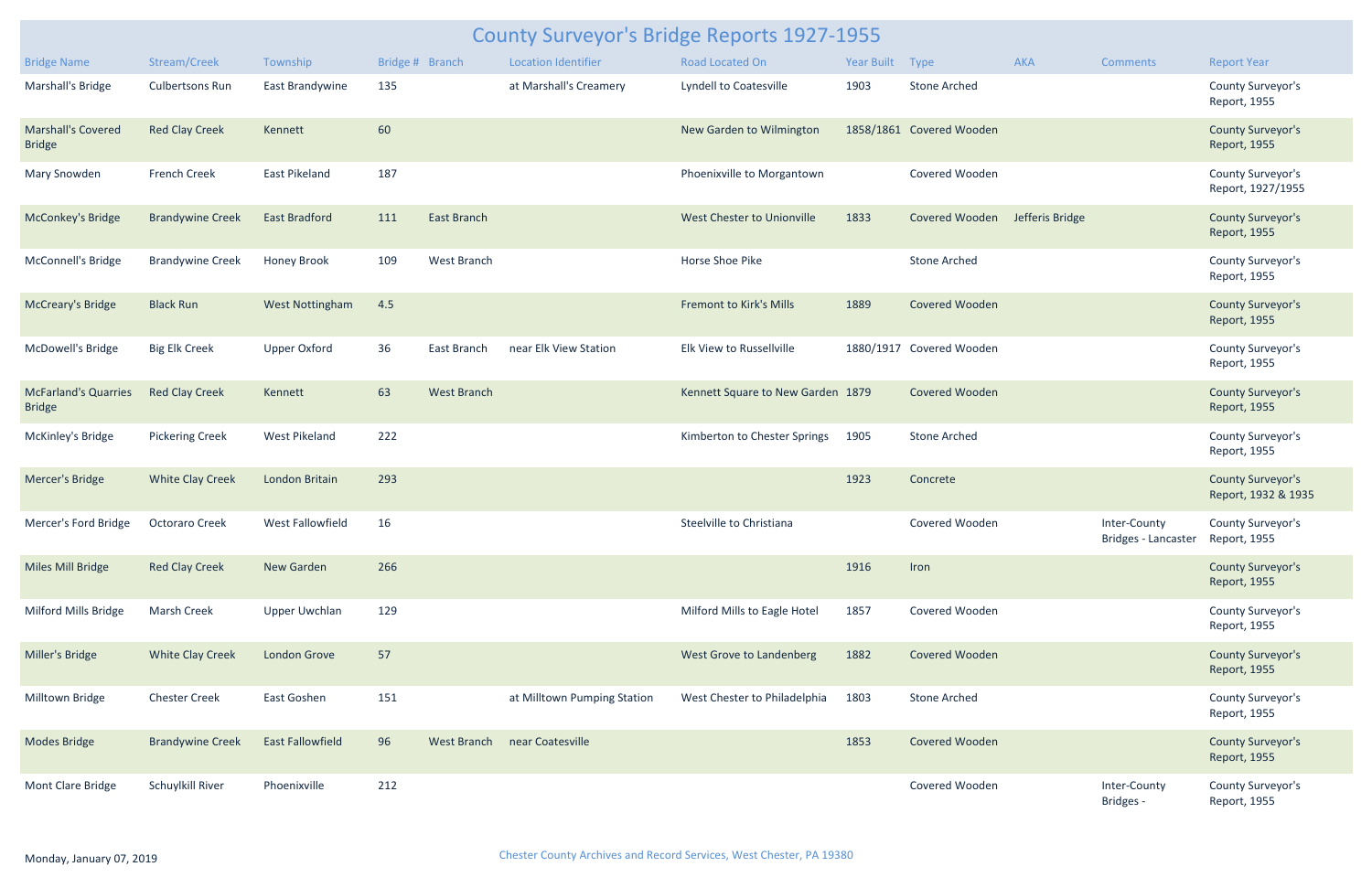| <b>County Surveyor's Bridge Reports 1927-1955</b> |                           |                      |                 |                    |                                     |                                         |                 |                                     |               |                                     |                                          |  |
|---------------------------------------------------|---------------------------|----------------------|-----------------|--------------------|-------------------------------------|-----------------------------------------|-----------------|-------------------------------------|---------------|-------------------------------------|------------------------------------------|--|
| <b>Bridge Name</b>                                | Stream/Creek              | Township             | Bridge # Branch |                    | <b>Location Identifier</b>          | <b>Road Located On</b>                  | Year Built Type |                                     | <b>AKA</b>    | Comments                            | <b>Report Year</b>                       |  |
| Moore Hall Bridge                                 | <b>Pickering Creek</b>    | Schuylkill           | 172             |                    | at the head of Moore Hall Dam       | Phoenixville to Valley Forge            | 1872            | <b>Stone Arched</b>                 |               |                                     | <b>County Surveyor's</b><br>Report, 1955 |  |
| Mortonville Bridge                                | <b>Brandywine Creek</b>   | Newlin               | 94              | West Branch        | at Mortonville                      |                                         | 1876            | Covered Wooden                      |               |                                     | County Surveyor's<br>Report, 1955        |  |
| <b>Mount Rockey Bridge</b>                        | <b>Little Elk Creek</b>   | Elk                  | 42              |                    |                                     | Mount Rockey to New London              |                 | Covered Wooden                      |               |                                     | <b>County Surveyor's</b><br>Report, 1955 |  |
| Mount Vernon Bridge                               | <b>Octoraro Creek</b>     | Lower Oxford         | $8\phantom{1}$  |                    |                                     | <b>Oxford to Union Meeting</b><br>House |                 | Covered Wooden                      |               | Inter-County<br>Bridges - Lancaster | County Surveyor's<br>Report, 1955        |  |
| Muddy Run Bridge                                  | <b>Muddy Run</b>          | <b>Upper Oxford</b>  | 21              |                    |                                     | <b>Cream to Homeville</b>               | 1904            | Two Arch Stone                      |               |                                     | <b>County Surveyor's</b><br>Report, 1955 |  |
| Navigation Farm Bridge Schuylkill Canal           |                           |                      | 56              |                    |                                     |                                         |                 |                                     |               |                                     | County Surveyor's<br>Report, 1927        |  |
| Nevin's Septivan Bridge White Clay Creek          |                           | London Britain       | 52              | <b>East Branch</b> |                                     | Kembelsville to Wilmington              |                 | 1855/1872 Covered Wooden            |               |                                     | <b>County Surveyor's</b><br>Report, 1955 |  |
| Newcomer's Bridge                                 | <b>Octoraro Creek</b>     | <b>Upper Oxford</b>  | 12              |                    |                                     | <b>Bellbank to Andrew's Bridge</b>      |                 | Covered Wooden                      |               | Inter-County<br>Bridges - Lancaster | County Surveyor's<br>Report, 1955        |  |
| Newcomer's Bridge                                 | <b>West Branch Creek</b>  | <b>Upper Oxford</b>  | 258             |                    | near Lincoln University             |                                         | 1915            | Concrete and I<br><b>Beam</b>       |               |                                     | <b>County Surveyor's</b><br>Report, 1955 |  |
| Newlin's Bridge                                   | <b>Buck Run</b>           | Highland             | 229             |                    | at Newlin's Station                 |                                         | 1909            | Iron                                |               |                                     | County Surveyor's<br>Report, 1955        |  |
| North Brook Bridge                                | Brandywine Creek Pocopson |                      | 89              | West Branch        |                                     | Marshallton to State Road               |                 | Covered Wooden Marshall's           | <b>Bridge</b> |                                     | <b>County Surveyor's</b><br>Report, 1955 |  |
| North's Bridge                                    | Culbertson Run            | East Brandywine      | 279             |                    | near property of George R.<br>North |                                         | 1917            | Concrete and I<br><b>Beam</b>       |               |                                     | County Surveyor's<br>Report, 1955        |  |
| Painter's Bridge                                  | <b>Brandywine Creek</b>   | Birmingham           | 86              |                    | at Painter's Ford                   | <b>State Road</b>                       | 1873            | Covered Wooden                      |               |                                     | <b>County Surveyor's</b><br>Report, 1955 |  |
| Palmer's Bridge                                   | Doe Run Creek             | West Marlborough     | 80              |                    | at Palmer's Paper Mill              | Doe Run to Mortonville                  | 1905            | Iron                                |               |                                     | County Surveyor's<br>Report, 1955        |  |
| Palsgrove Bridge                                  | <b>Marsh Creek</b>        | <b>Upper Uwchlan</b> | 132             |                    |                                     | Font Creamery to Glen Moore 1879        |                 | Flood                               |               |                                     | <b>County Surveyor's</b><br>Report, 1955 |  |
| Parkerford Bridge                                 | Pidgeon Creek             | <b>East Coventry</b> | 274             |                    | near Parkerford                     | Parkerford to Snowdenville              | 1916            | <b>Concrete and Steel</b><br>I Beam |               |                                     | County Surveyor's<br>Report, 1955        |  |
| Parkerford Bridge                                 | <b>Schuylkill Canal</b>   | <b>East Coventry</b> | 217             |                    | at Parkerford                       | <b>Linfield to Parkerford</b>           |                 | Iron                                |               | Inter-County<br><b>Bridges -</b>    | <b>County Surveyor's</b><br>Report, 1955 |  |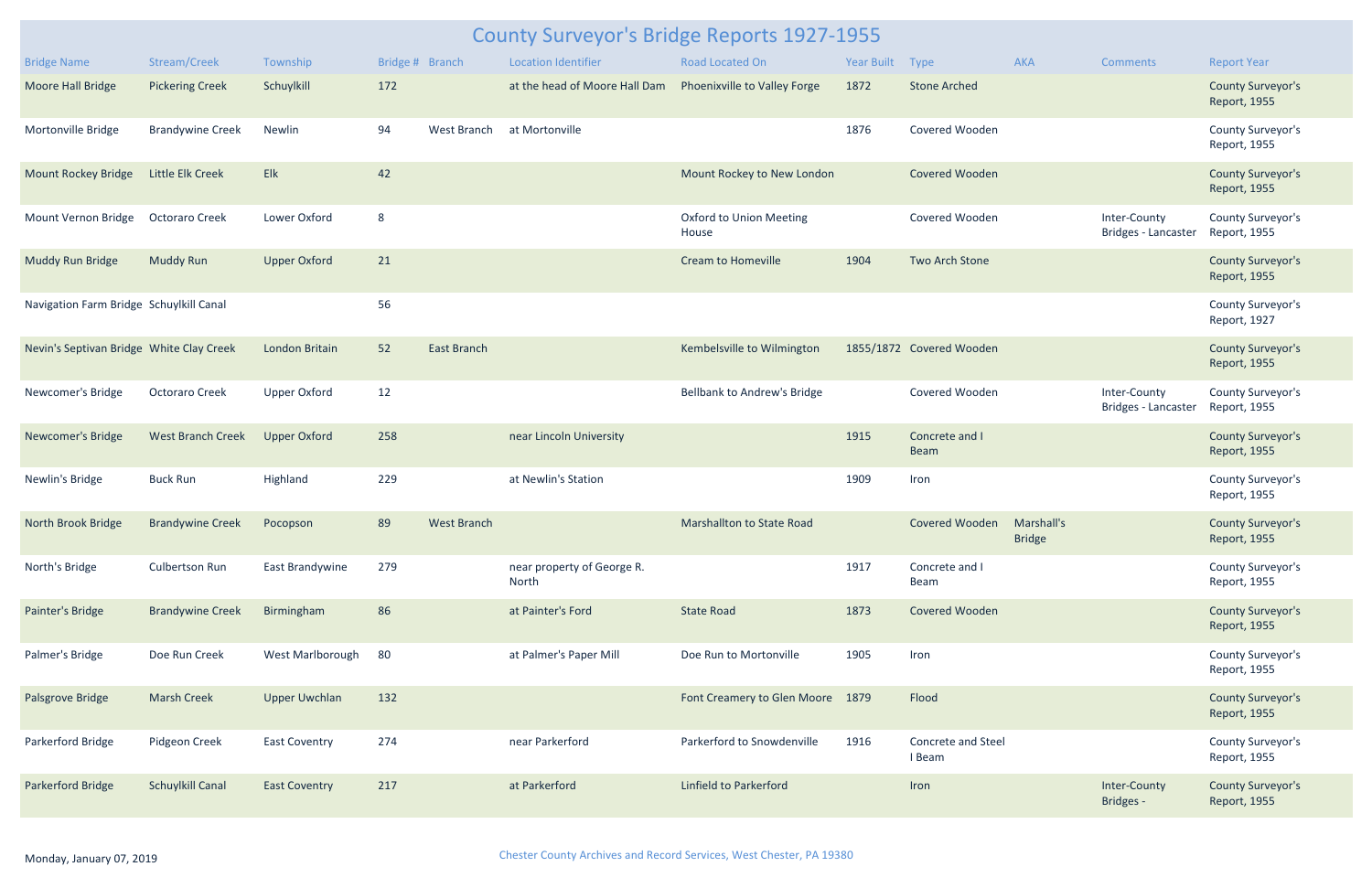| <b>County Surveyor's Bridge Reports 1927-1955</b> |                         |                      |     |                    |                                           |                                          |                 |                           |            |                                                  |                                                 |  |
|---------------------------------------------------|-------------------------|----------------------|-----|--------------------|-------------------------------------------|------------------------------------------|-----------------|---------------------------|------------|--------------------------------------------------|-------------------------------------------------|--|
| <b>Bridge Name</b>                                | Stream/Creek            | Township             |     | Bridge # Branch    | <b>Location Identifier</b>                | Road Located On                          | Year Built Type |                           | <b>AKA</b> | <b>Comments</b>                                  | <b>Report Year</b>                              |  |
| Parkerford Bridge                                 | Schuylkill Canal        | <b>East Coventry</b> | 217 |                    | at the Village of Parkerford              | Linfield to Parkerford                   |                 | Iron                      |            | Entry comes after<br>Bridge #279                 | County Surveyor's<br>Report, 1955               |  |
| Parkes Ford Bridge                                | <b>Brandywine Creek</b> | West Brandywine      | 106 | <b>West Branch</b> |                                           | Wagontown to Compassville                | 1869            | Flood                     |            |                                                  | <b>County Surveyor's</b><br>Report, 1955        |  |
| Park's Bridge                                     | Lady Run                | East Bradford        | 251 |                    | near Samuel Park's farm                   |                                          | 1914            | Steel I Beam              |            |                                                  | County Surveyor's<br>Report, 1955               |  |
| <b>Pawling's Bridge</b>                           | <b>Schuylkill River</b> | Schuylkill           | 211 |                    | at Pawling's Station                      | Phoenixville to Norristown               | 1820            | Covered Wooden            |            | Inter-County<br>Bridges -                        | <b>County Surveyor's</b><br>Report, 1955        |  |
| Pearson's Bridge                                  | <b>Beaver Creek</b>     | East Brandywine      | 275 |                    |                                           | Road leading from Bondsville<br>Creamery | 1916            | Concrete and I<br>Beam    |            |                                                  | County Surveyor's<br>Report, 1955               |  |
| Pennock's Bridge                                  | <b>White Clay Creek</b> | Franklin             | 50  |                    | at Pennock's Ford                         | Avondale to Elkton                       | 1879            | Iron                      |            |                                                  | <b>County Surveyor's</b><br>Report, 1955        |  |
| Pennypacker's Mill<br><b>Bridge</b>               | <b>Pickering Creek</b>  | Schuylkill           | 173 |                    | One half mile below<br>Pennypacker's Mill |                                          | 1875            | Iron                      |            |                                                  | County Surveyor's<br>Report, 1955               |  |
| <b>Philip's Bridge</b>                            | <b>Red Clay Creek</b>   | Kennett              | 68  | East Branch        |                                           | Kennett Square to Wilmington 1903        |                 | <b>Iron Girder</b>        |            |                                                  | <b>County Surveyor's</b><br>Report, 1955        |  |
| Phillip's Mill Bridge                             | White Clay Creek        | London Grove         | 239 | <b>West Branch</b> |                                           | Jennersville to Chatham                  | 1911            | Iron I Beam               |            |                                                  | County Surveyor's<br>Report, 1955               |  |
| Pigeon Creek Bridge                               | <b>Pigeon Creek</b>     | <b>East Coventry</b> | 207 |                    | in Parkerford                             | Phoenixville to Reading                  | 1804            | <b>Stone Arched</b>       |            |                                                  | <b>County Surveyor's</b><br>Report, 1955        |  |
| Pine Grove Bridge                                 | Octoraro Creek          | Lower Oxford         |     |                    |                                           | <b>Oxford to Union Meeting</b><br>House  |                 | Covered Wooden            |            | Inter-County<br>Bridges - Lancaster Report, 1955 | <b>County Surveyor's</b>                        |  |
| <b>Plankerton's Bridge</b>                        | <b>Red Clay Creek</b>   | Kennett              | 64  | <b>West Branch</b> |                                           | Kennett Square to Avondale               | 1867/1888 Iron  |                           |            |                                                  | <b>County Surveyor's</b><br>Report, 1955        |  |
| Pleasant Garden Bridge Big Elk Creek              |                         |                      | 27  |                    | near Pleasant Garden Forge                | New London to Brick Meeting<br>House     |                 | 1835/1884 Covered Wooden  |            |                                                  | County Surveyor's<br>Report, 1955               |  |
| Pocopson Bridge                                   | Pocopson Creek          |                      | 292 |                    |                                           |                                          |                 | Concrete                  |            | Township bridge                                  | <b>County Surveyor's</b><br>Report, 1927        |  |
| Pocopson Covered<br><b>Bridge</b>                 | Pocopson Creek          | Pocopson             | 71  |                    | near Pocopson Station                     | State Road                               | 1878            | Covered Wooden            |            |                                                  | County Surveyor's<br>Report, 1955               |  |
| Porter's Mill Bridge                              | <b>Crum Creek</b>       | South Coventry       | 304 |                    |                                           |                                          | 1928            | I Beam                    |            |                                                  | <b>County Surveyor's</b><br>Report, 1932 & 1935 |  |
| Pratt's Bridge                                    | <b>Brandywine Creek</b> | West Brandywine      | 254 | West Branch        | on property of Joseph T. Pratt            |                                          | 1914            | <b>Steel Plate Girder</b> |            |                                                  | County Surveyor's<br>Report, 1955               |  |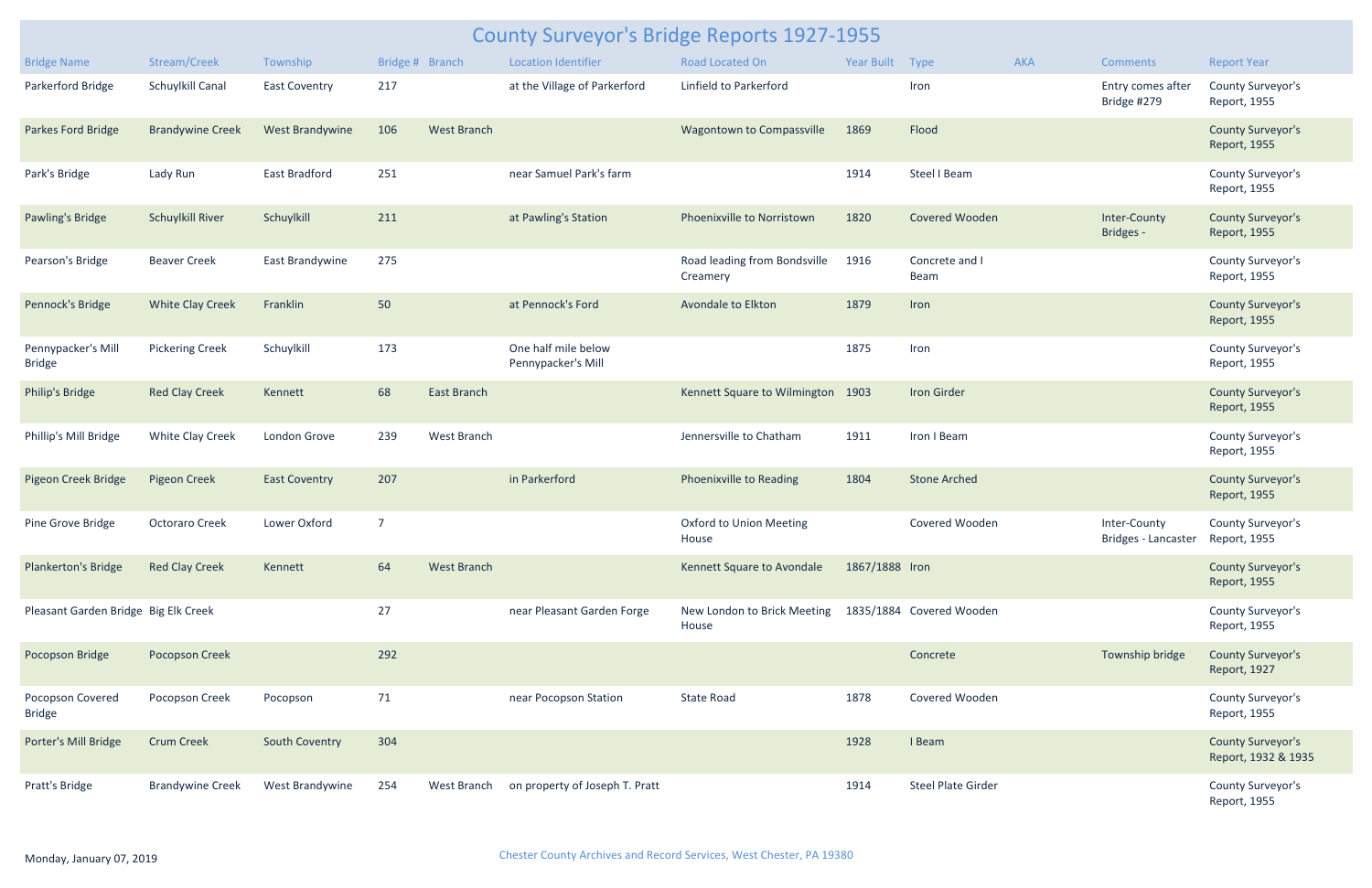| County Surveyor's Bridge Reports 1927-1955 |                          |                        |     |                         |                                     |                                                 |                |                                |                             |                                  |                                                 |  |
|--------------------------------------------|--------------------------|------------------------|-----|-------------------------|-------------------------------------|-------------------------------------------------|----------------|--------------------------------|-----------------------------|----------------------------------|-------------------------------------------------|--|
| <b>Bridge Name</b>                         | Stream/Creek             | Township               |     | Bridge # Branch         | <b>Location Identifier</b>          | <b>Road Located On</b>                          | Year Built     | Type                           | <b>AKA</b>                  | <b>Comments</b>                  | <b>Report Year</b>                              |  |
| <b>Pugh's Bridge</b>                       | <b>Big Elk Creek</b>     | <b>East Nottingham</b> | 31  |                         |                                     | Oxford to New London                            | 1855           | Iron                           |                             |                                  | <b>County Surveyor's</b><br>Report, 1955        |  |
| Pughtown Bridge                            | French Creek             | South Coventry         | 197 |                         | near Pughtown Village               | Pottstown to West chester                       | 1804           | <b>Stone Arched</b>            |                             |                                  | County Surveyor's<br>Report, 1955               |  |
| Pusey's Abbatoir<br><b>Bridge</b>          | <b>White Clay Creek</b>  | London Grove           | 249 |                         | Middle Branch near Pusey's Abbatoir |                                                 | 1914           | <b>Steel I Beam</b>            |                             | also 248                         | <b>County Surveyor's</b><br>Report, 1955        |  |
| Pusey's Bridge                             | <b>Big Elk Creek</b>     | <b>Upper Oxford</b>    | 38  | East Branch             |                                     | Jennersville to Russellville                    |                | Covered Wooden                 |                             |                                  | County Surveyor's<br>Report, 1955               |  |
| Pyle's Twin Bridge                         | <b>Brandywine Creek</b>  | Pennsbury              | 83  |                         |                                     | Pyle's Mill to Chaddsford                       |                | Covered Wooden                 |                             |                                  | <b>County Surveyor's</b><br>Report, 1955        |  |
| <b>Quimby Bridge</b>                       | <b>Elk Creek</b>         | Penn                   | 260 |                         | near Pusey's Grist Mill             |                                                 | 1915           | Steel I Beam                   |                             |                                  | County Surveyor's<br>Report, 1955               |  |
| Rapp's Bridge                              | <b>French Creek</b>      | <b>East Pikeland</b>   | 188 |                         | at Rapp's Mills                     | Emery's Shops to Rapp's Mill                    | 1860           | Covered Wooden                 |                             |                                  | <b>County Surveyor's</b><br>Report, 1955        |  |
| Rapp's Iron Bridge                         | <b>French Creek</b>      | <b>East Pikeland</b>   | 189 |                         | at U.S.G. Rapp's Farm               | Ridge Road to Kimberton                         | 1869           | Iron                           | Heistand's<br><b>Bridge</b> |                                  | County Surveyor's<br>Report, 1955               |  |
| Reed's Road Bridge                         | <b>Brandywine Creek</b>  | <b>Upper Uwchlan</b>   | 134 | East Branch             | near Reed's Road Station            |                                                 | 1875           | Iron                           |                             |                                  | <b>County Surveyor's</b><br>Report, 1955        |  |
| Reese Mill Bridge                          | <b>Stoney Run</b>        | East Vincent           | 272 |                         | near Reese Mill                     | Spring City to Schuylkill Road                  | 1916           | <b>Steel I Beam</b>            |                             |                                  | <b>County Surveyor's</b><br>Report, 1955        |  |
| Reesler's Run Bridge                       |                          | <b>Elk</b>             | 312 |                         |                                     |                                                 | 1929           | I Beam                         |                             |                                  | <b>County Surveyor's</b><br>Report, 1932 & 1935 |  |
| Reid's Bridge                              | <b>Brandywine Creek</b>  | West Brandywine        | 283 | West Branch             | near Cedar Knoll                    |                                                 | 1919           | Concrete and I<br>Beam         |                             |                                  | County Surveyor's<br>Report, 1955               |  |
| <b>Rennard's Mill Bridge</b>               | <b>East Valley Creek</b> | Tredyffrin             | 167 |                         | at Rennard's Mill                   |                                                 | 1867/1882 Iron |                                |                             |                                  | <b>County Surveyor's</b><br>Report, 1955        |  |
| Reyburn Bridge                             | Tweeds Run               | Lower Oxford           | 261 |                         | near Tweedale                       |                                                 | 1915           | Concrete and I<br>Beam         |                             |                                  | County Surveyor's<br>Report, 1955               |  |
| <b>Richardson's Bridge</b>                 | <b>Big Elk Creek</b>     |                        | 25  |                         |                                     | New London to Lewisville                        | 1842           | <b>Covered Arch</b>            |                             |                                  | <b>County Surveyor's</b><br>Report, 1955        |  |
| Rock Grove Bridge                          | White Clay Creek         | London Grove           | 226 |                         |                                     | West Grove to Rock Grove<br><b>School House</b> | 1908           | Re-Inforced<br>Concrete Bridge |                             | Entry comes after<br>Bridge #265 | County Surveyor's<br>Report, 1955               |  |
| Rock Run Bridge                            | <b>Brandywine Creek</b>  | Valley                 | 101 | West Branch in Rock Run |                                     |                                                 | 1870           | Iron                           |                             |                                  | <b>County Surveyor's</b><br>Report, 1955        |  |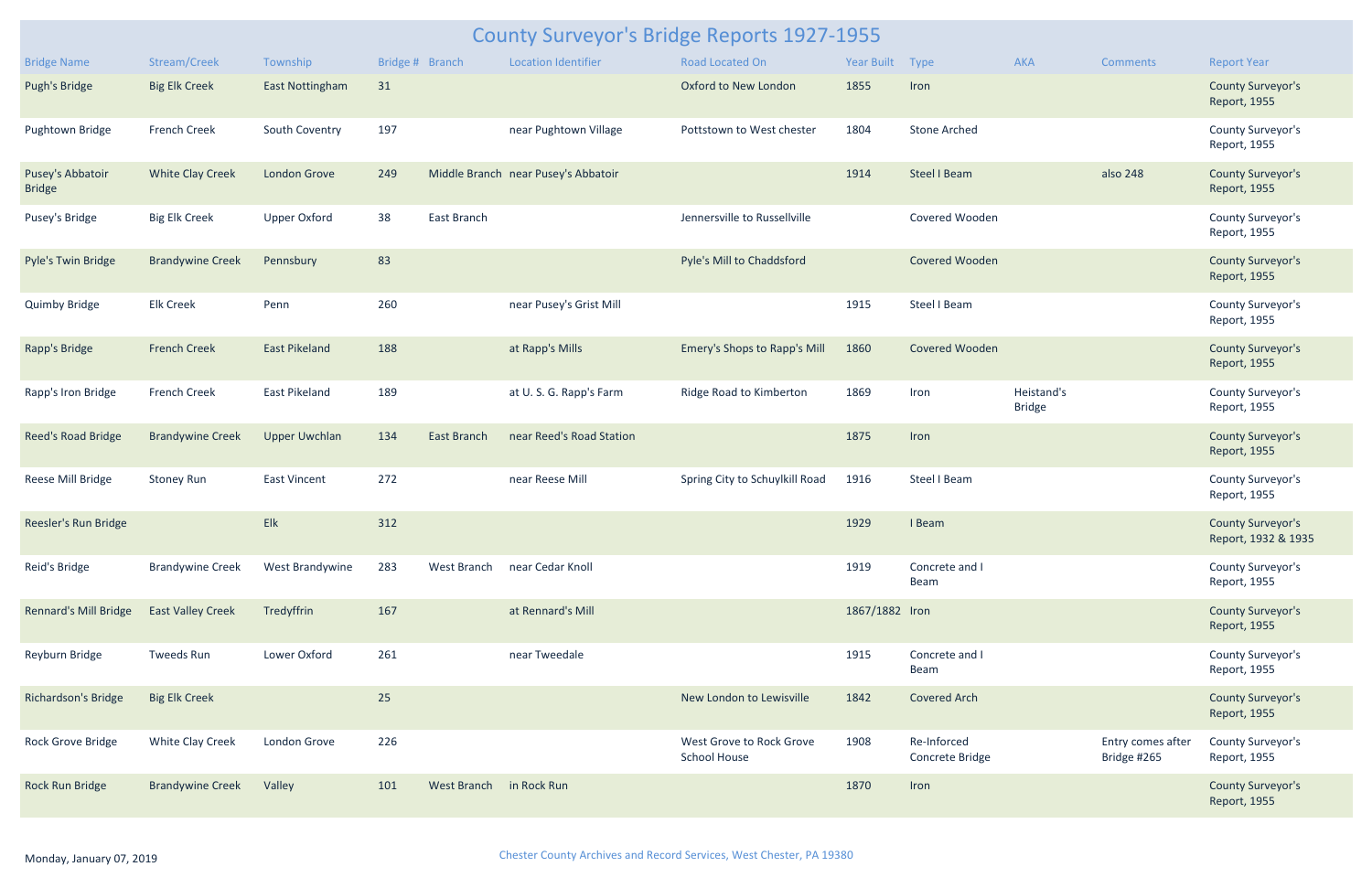| County Surveyor's Bridge Reports 1927-1955        |                         |                         |     |                    |                                       |                                                     |                 |                          |                                        |                                            |                                          |  |
|---------------------------------------------------|-------------------------|-------------------------|-----|--------------------|---------------------------------------|-----------------------------------------------------|-----------------|--------------------------|----------------------------------------|--------------------------------------------|------------------------------------------|--|
| <b>Bridge Name</b>                                | Stream/Creek            | Township                |     | Bridge # Branch    | <b>Location Identifier</b>            | <b>Road Located On</b>                              | Year Built Type |                          | <b>AKA</b>                             | <b>Comments</b>                            | <b>Report Year</b>                       |  |
| Rokeby's Bridge                                   | <b>Buck Run Creek</b>   | East Fallowfield        | 75  |                    |                                       | Doe Run to Coatesville                              |                 | Wooden                   | <b>Broomall's</b><br><b>Bridge</b>     |                                            | County Surveyor's<br>Report, 1955        |  |
| Ross's Bridge                                     | <b>Octoraro Creek</b>   | <b>West Fallowfield</b> | 14  |                    |                                       | <b>Cochranville to Andrew's</b><br><b>Bridge</b>    |                 | Iron                     |                                        | Inter-County<br><b>Bridges - Lancaster</b> | <b>County Surveyor's</b><br>Report, 1955 |  |
| Royersford Bridge                                 | Schuylkill River        | <b>Spring City</b>      | 214 |                    |                                       |                                                     |                 | Iron                     |                                        | Inter-County<br>Bridges -                  | County Surveyor's<br>Report, 1955        |  |
| Rudolph's and Arthur's Elk Creek<br><b>Bridge</b> |                         | New London              | 26  |                    | at Rudolph's & Arthur's Paper<br>Mill | Hickory Hill to Kembelville                         |                 | 1880/1915 Covered Wooden |                                        |                                            | <b>County Surveyor's</b><br>Report, 1955 |  |
| Sager's Bridge                                    | <b>Big Elk Creek</b>    | Lower Oxford            | 32  |                    |                                       | Hayesville to Pugh & Lyon's<br><b>Bone Mill</b>     | 1877            | Iron                     |                                        |                                            | County Surveyor's<br>Report, 1955        |  |
| Sager's Bridge                                    | <b>Brandywine Creek</b> | Birmingham              | 87  |                    | at Lenape Station                     | West Chester to Parkerville                         | 1856            | Covered<br>Wooden/Iron   | Wistar's Bridge,<br>Lenape Bridge      |                                            | <b>County Surveyor's</b><br>Report, 1955 |  |
| Sanatoga Bridge                                   | Schuylkill River        | <b>East Coventry</b>    | 219 |                    | at Sanatoga Station                   |                                                     |                 | Iron                     | Heister's Ford<br><b>Bridge</b>        | Inter-County<br>Bridges -                  | County Surveyor's<br>Report, 1955        |  |
| Saylor's Bridge                                   | <b>Pigeon Creek</b>     | <b>East Coventry</b>    | 209 |                    | at Saylor's Mill                      |                                                     | 1879            | Iron                     |                                        |                                            | <b>County Surveyor's</b><br>Report, 1955 |  |
| Seed's Bridge                                     | <b>Brandywine Creek</b> | Pocopson                | 88  | West Branch        |                                       | State Road - West Chester to<br>Unionville          | 1834            | Covered Wooden           |                                        |                                            | County Surveyor's<br>Report, 1955        |  |
| Shamona Dell Bridge                               | Shamona Dell            | Uwchlan                 | 223 |                    | at Buffington's Saw Mill              | Downingtown to Eagle                                | 1907            | <b>Brick Arched</b>      |                                        |                                            | <b>County Surveyor's</b><br>Report, 1955 |  |
| <b>Sharpless Bridge</b>                           | <b>Buck Run</b>         |                         | 76  |                    |                                       |                                                     |                 |                          |                                        |                                            | County Surveyor's<br>Report, 1927        |  |
| <b>Sharpless Bridge</b>                           | <b>White Clay Creek</b> | London Britain          | 45  | <b>West Branch</b> |                                       | Kembelsville to Wilmington                          | 1851            | Covered Wooden           |                                        |                                            | <b>County Surveyor's</b><br>Report, 1955 |  |
| <b>Sharpless Mill Bridge</b>                      | Little Elk Creek        | Elk                     | 41  |                    |                                       | Hickory Hill to Blake                               |                 | Open Wooden              |                                        |                                            | County Surveyor's<br>Report, 1955        |  |
| <b>Shaw's Bridge</b>                              | <b>Brandywine Creek</b> | <b>East Bradford</b>    | 110 | East Branch        |                                       | West Chester to Unionville                          | 1862            | Covered Wooden           | <b>Brinton's Ford</b><br><b>Bridge</b> |                                            | <b>County Surveyor's</b><br>Report, 1955 |  |
| Shearer's Run Bridge                              | Shearer's Run           | New London              | 224 |                    |                                       |                                                     | 1907            | Plate Girder             |                                        |                                            | County Surveyor's<br>Report, 1955        |  |
| Sheeder's Bridge                                  | <b>French Creek</b>     | <b>East Vincent</b>     | 194 |                    |                                       | Sheeder's Paper Mill to Birch<br><b>Run Village</b> | 1887            | Iron                     |                                        |                                            | <b>County Surveyor's</b><br>Report, 1955 |  |
| Ship Road Bridge                                  | <b>Valley Creek</b>     | West Whiteland          | 288 |                    |                                       | Ship Road                                           | 1920            |                          |                                        |                                            | County Surveyor's<br>Report, 1955        |  |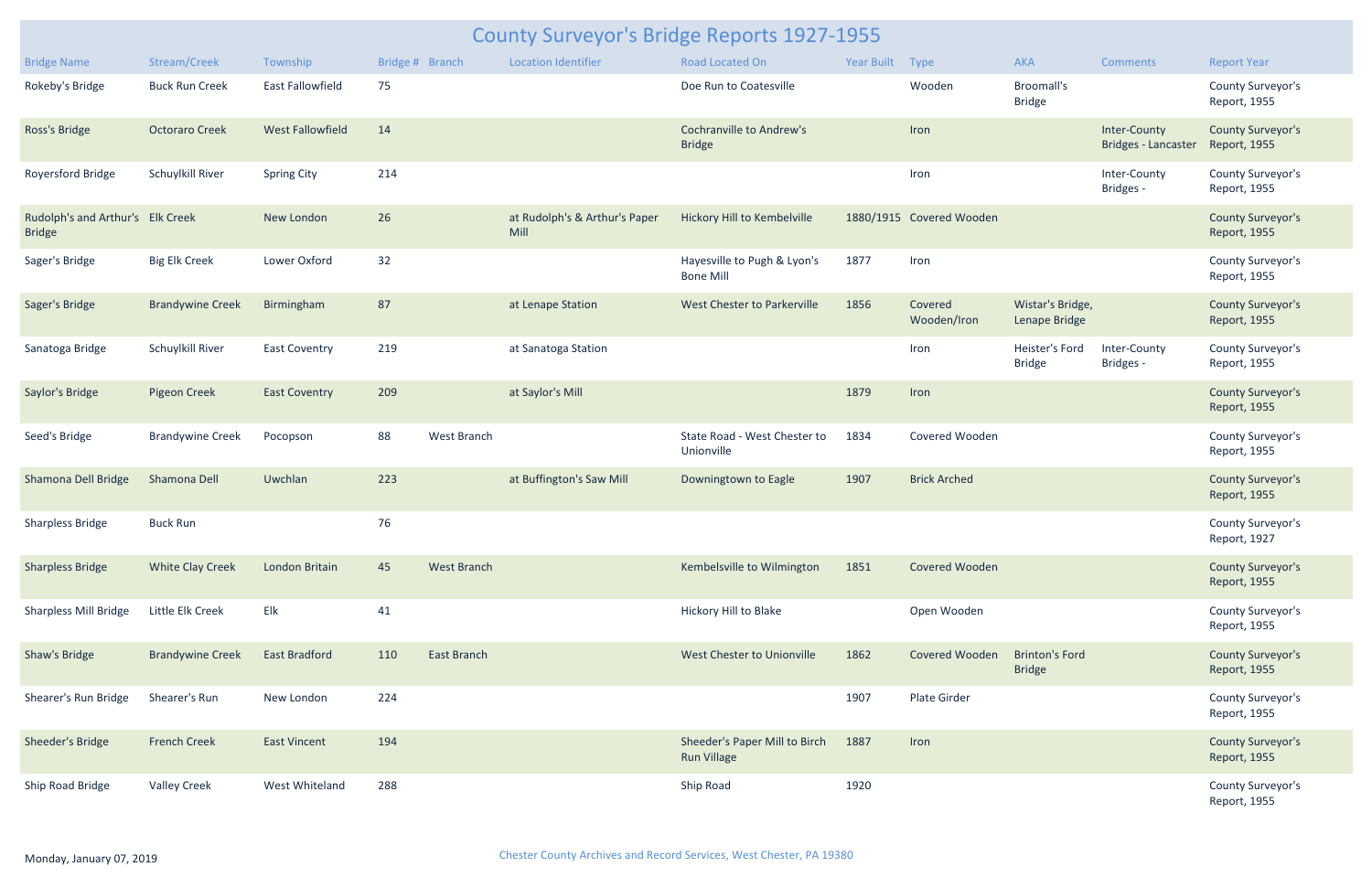| <b>County Surveyor's Bridge Reports 1927-1955</b> |                         |                         |                 |                    |                                       |                                                                |                 |                           |                               |                                     |                                                 |  |
|---------------------------------------------------|-------------------------|-------------------------|-----------------|--------------------|---------------------------------------|----------------------------------------------------------------|-----------------|---------------------------|-------------------------------|-------------------------------------|-------------------------------------------------|--|
| <b>Bridge Name</b>                                | Stream/Creek            | Township                | Bridge # Branch |                    | <b>Location Identifier</b>            | <b>Road Located On</b>                                         | Year Built Type |                           | <b>AKA</b>                    | <b>Comments</b>                     | <b>Report Year</b>                              |  |
| <b>Sinclair's Bridge</b>                          |                         | Kennett                 | 320             |                    |                                       |                                                                | 1931            | <b>Steel Plate Girder</b> |                               |                                     | <b>County Surveyor's</b><br>Report, 1932 & 1935 |  |
| Sinclair's Bridge                                 | Red Clay Creek          | Kennett                 | 62              | West Branch        |                                       | Kennett Square to Hockession 1867                              |                 | Flood                     |                               |                                     | County Surveyor's<br>Report, 1955               |  |
| Siousca Bridge                                    | <b>Brandywine Creek</b> | <b>West Caln</b>        | 102             | West Branch        | near Pratt's Mill                     | Old Lancaster Road                                             | 1864            | Covered Wooden            |                               |                                     | <b>County Surveyor's</b><br>Report, 1955        |  |
| Slagel's Mill Bridge                              | White Clay Creek        | Franklin                | 49              |                    |                                       | Avondale to Kimbelville                                        |                 | Iron                      |                               |                                     | County Surveyor's<br>Report, 1955               |  |
| <b>Smith's Bridge</b>                             | <b>Valley Creek</b>     |                         | 294             |                    |                                       |                                                                |                 |                           |                               | Township bridge                     | <b>County Surveyor's</b><br>Report, 1927        |  |
| Speakman's Bridge                                 | <b>Buck Run Creek</b>   | <b>West Fallowfield</b> | 74              |                    |                                       | Rockby to Youngsburg                                           |                 | Covered Wooden            |                               |                                     | County Surveyor's<br>Report, 1955               |  |
| Speakman's Bridge                                 | <b>Buck Run Creek</b>   | West Marlborough        | 73              |                    |                                       | Doe Run to Mortonville                                         | 1881            | Covered Wooden            | M. A. Pyle's<br><b>Bridge</b> |                                     | <b>County Surveyor's</b><br>Report, 1955        |  |
| Spring Dell Bridge                                | Doe Run Creek           | West Marlborough        | 237             |                    | at George Bailey's Blacksmith<br>shop |                                                                | 1911            | Iron Girder               |                               |                                     | County Surveyor's<br>Report, 1955               |  |
| <b>Springton Bridge</b>                           | <b>Brandywine Creek</b> | Wallace                 | 139             | <b>East Branch</b> | near Springton Station                |                                                                | 1854/1888 Iron  |                           |                               |                                     | <b>County Surveyor's</b><br>Report, 1955        |  |
| Sproat's Bridge                                   | <b>Chester Creek</b>    | Thornbury               | 228             |                    | near Westtown Station                 |                                                                | 1909            | Iron                      |                               |                                     | County Surveyor's<br>Report, 1955               |  |
| <b>Sproul's Bridge</b>                            |                         | New London              | 39              |                    |                                       |                                                                | 1903            | <b>Steel Plate Girder</b> |                               |                                     | <b>County Surveyor's</b><br>Report, 1955        |  |
| <b>State Street Bridge</b>                        | <b>Red Clay Creek</b>   | Kennett Square          | 69              | East Branch        |                                       | <b>State Street</b>                                            | /1916           | 1869/1888 Iron/Stone      |                               |                                     | County Surveyor's<br>Report, 1955               |  |
| <b>Steel Girder Bridge</b>                        | <b>Valley Creek</b>     | <b>East Whiteland</b>   | 170             |                    |                                       | <b>Devault Station to Malvern</b>                              | 1902            | <b>Steel Plate Girder</b> |                               |                                     | <b>County Surveyor's</b><br>Report, 1955        |  |
| <b>Steel's Bridge</b>                             | <b>Brandywine Creek</b> | Wallace                 | 138             | East Branch        |                                       | Fairview Church to McFall's<br>Mill, formerly called Ackland's | 1877            | Iron                      |                               |                                     | County Surveyor's<br>Report, 1955               |  |
| Steelville Bridge                                 | <b>Octoraro Creek</b>   | <b>West Fallowfield</b> | 15              |                    | near Steelville                       | Homeville to Christiana                                        |                 | Covered Wooden            |                               | Inter-County<br>Bridges - Lancaster | <b>County Surveyor's</b><br>Report, 1955        |  |
| Stone Arched Bridge                               | <b>Beaver Creek</b>     | Downingtown             | 123             |                    |                                       | Downingtown to Ephrata<br>Turnpike                             | 1807            | <b>Stone Arched</b>       |                               |                                     | County Surveyor's<br>Report, 1955               |  |
| <b>Stone Arched Bridge</b>                        | <b>Brandywine Creek</b> | Downingtown             | 122             | <b>East Branch</b> |                                       | Old Lancaster Turnpike                                         | 1801            | <b>Stone Arched</b>       |                               |                                     | <b>County Surveyor's</b><br>Report, 1955        |  |
|                                                   |                         |                         |                 |                    |                                       |                                                                |                 |                           |                               |                                     |                                                 |  |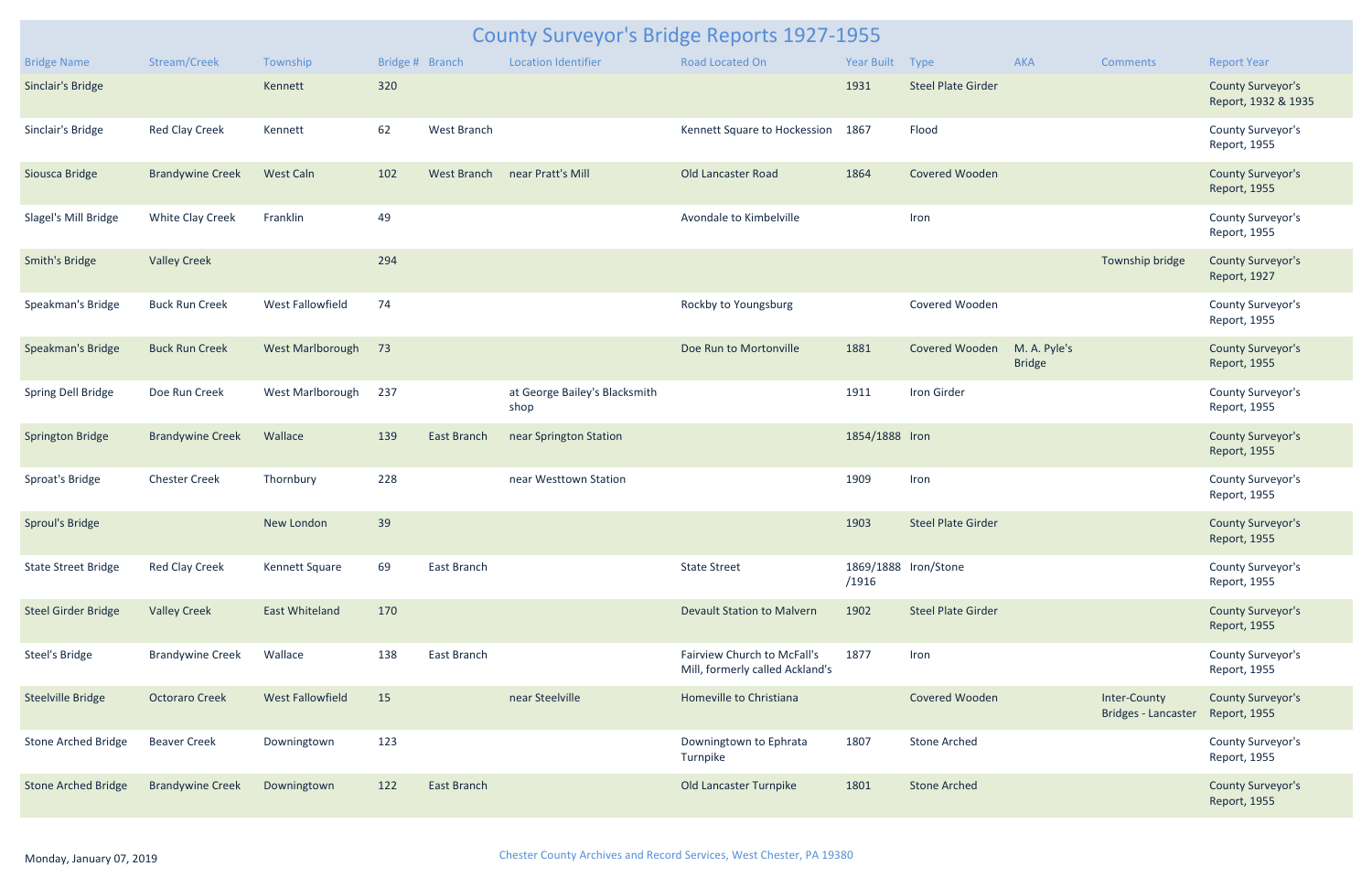| <b>County Surveyor's Bridge Reports 1927-1955</b> |                         |                        |                 |                    |                                                                |                                         |                    |                     |                |                           |                                                 |  |
|---------------------------------------------------|-------------------------|------------------------|-----------------|--------------------|----------------------------------------------------------------|-----------------------------------------|--------------------|---------------------|----------------|---------------------------|-------------------------------------------------|--|
| <b>Bridge Name</b>                                | Stream/Creek            | Township               | Bridge # Branch |                    | <b>Location Identifier</b>                                     | Road Located On                         | Year Built Type    |                     | <b>AKA</b>     | <b>Comments</b>           | <b>Report Year</b>                              |  |
| <b>Stone Arched Bridge</b>                        | <b>Chester Creek</b>    | Westtown               | 150             |                    |                                                                | West Chester to Westtown<br>School      | 1911               | <b>Brick</b>        |                |                           | County Surveyor's<br>Report, 1955               |  |
| <b>Stone Arched Bridge</b>                        | <b>Ridley Creek</b>     | Willistown             | 155             |                    | at Ridley Power house                                          |                                         | 1818               | <b>Stone Arched</b> |                |                           | <b>County Surveyor's</b><br>Report, 1955        |  |
| <b>Stone Bridge</b>                               | <b>Chester Creek</b>    | East Goshen            | 152             | East Branch        |                                                                | <b>Goshenville to West Chester</b>      | 1894               | <b>Stone Arched</b> |                |                           | County Surveyor's<br>Report, 1955               |  |
| <b>Stone Bridge</b>                               | <b>Chester Creek</b>    | <b>East Goshen</b>     | 153             | <b>East Branch</b> | close to the old Philadelphia<br>Road about 1/2 mile northwest | <b>State Road to Milltown</b>           |                    | <b>Stone Arched</b> |                |                           | <b>County Surveyor's</b><br>Report, 1955        |  |
| <b>Stony Run Bridge</b>                           |                         | <b>East Pikeland</b>   | 321             |                    |                                                                |                                         | 1934               | Concrete            |                |                           | County Surveyor's<br>Report, 1932 & 1935        |  |
| <b>Stony Run Bridge</b>                           |                         | <b>East Vincent</b>    | 316             |                    |                                                                |                                         | 1931               | I Beam              |                |                           | <b>County Surveyor's</b><br>Report, 1932 & 1935 |  |
| <b>Stottsville Bridge</b>                         | <b>Buck Run</b>         | Sadsbury               | 252             |                    | near Stottsville                                               |                                         | 1914               | Steel I Beam        |                |                           | County Surveyor's<br>Report, 1955               |  |
| Strawbridge's Bridge                              | <b>Big Elk Creek</b>    | Penn                   | 37              |                    |                                                                | Jennersville to Oxford                  | 1880/1917 Concrete |                     |                |                           | <b>County Surveyor's</b><br>Report, 1955        |  |
| Stubb's Bridge                                    | <b>East Creek</b>       | East Nottingham        | 23.5            |                    | at Hillaman's Inn                                              | from Nottingham Station                 | 1884               | Iron                | Lloyd's Bridge |                           | County Surveyor's<br>Report, 1955               |  |
| <b>Stubb's Bridge</b>                             | North East Creek        | <b>West Nottingham</b> | 43              |                    |                                                                | Nottingham Station to<br>Hillaman's Inn | 1860/1877 Iron     |                     |                |                           | <b>County Surveyor's</b><br>Report, 1955        |  |
| Sugar's Bridge                                    | <b>Brandywine Creek</b> | East Bradford          | 115             |                    |                                                                | West Chester to Downingtown 1850        |                    | Covered Wooden      |                |                           | County Surveyor's<br>Report, 1955               |  |
| Taylor's Run Bridge                               | Taylor's Run            | West Goshen            | 287             |                    | near William G. Embree's farm New Street                       |                                         | 1919               | <b>Stone Arched</b> |                |                           | <b>County Surveyor's</b><br>Report, 1955        |  |
| Third Street Bridge                               | White Clay Creek        | Avondale               | 240             |                    |                                                                | <b>Third Street</b>                     | 1912               | <b>Stone Arched</b> |                |                           | County Surveyor's<br>Report, 1955               |  |
| Thompson Davis Bridge Pickering Creek             |                         | Schuylkill             | 175             |                    | at Thompson Davis' Mill                                        | Phoenixville to West Chester            | 1879               | Covered Wooden      |                |                           | <b>County Surveyor's</b><br>Report, 1955        |  |
| Thomson's Bridge                                  | <b>Trout Run</b>        | Tredyffrin             | 301             |                    |                                                                |                                         | 1925               | Concrete            |                |                           | County Surveyor's<br>Report, 1932 & 1935        |  |
| Thornbury's Bridge                                | Road Run                | <b>West Bradford</b>   | 268             |                    | near Marshallton                                               | <b>Strasburg Road</b>                   | 1916               | One Arch Stone      |                |                           | <b>County Surveyor's</b><br>Report, 1955        |  |
| <b>Tower Locks Bridge</b>                         | Schuylkill Canal        | <b>East Vincent</b>    | 216             |                    | at Tower's Locks above Spring<br>City                          |                                         |                    | Open Wooden         |                | Inter-County<br>Bridges - | County Surveyor's<br>Report, 1955               |  |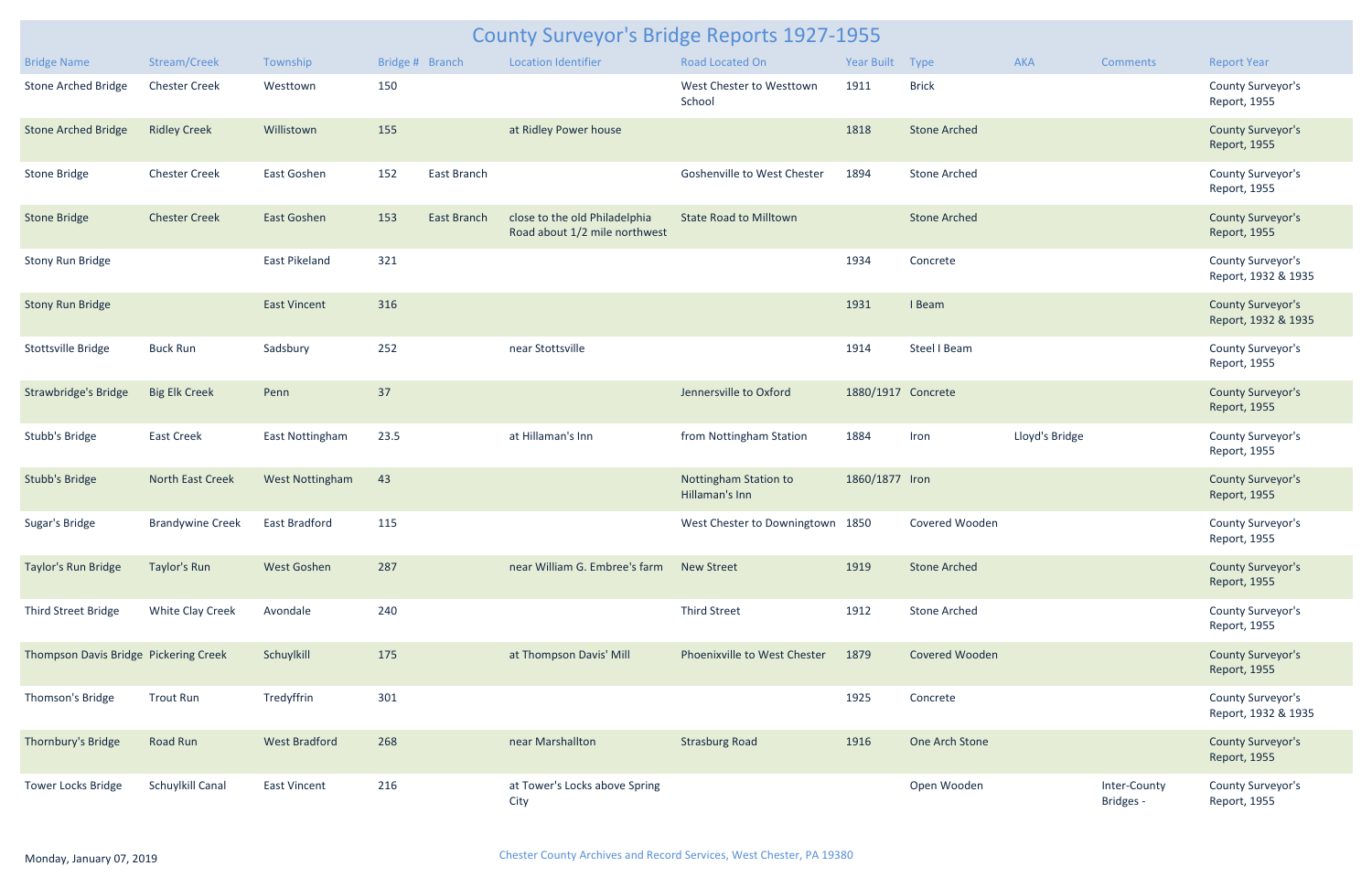| <b>County Surveyor's Bridge Reports 1927-1955</b> |                         |                         |     |                 |                            |                                                     |                 |                           |                                     |                           |                                                 |  |
|---------------------------------------------------|-------------------------|-------------------------|-----|-----------------|----------------------------|-----------------------------------------------------|-----------------|---------------------------|-------------------------------------|---------------------------|-------------------------------------------------|--|
| <b>Bridge Name</b>                                | Stream/Creek            | Township                |     | Bridge # Branch | <b>Location Identifier</b> | Road Located On                                     | Year Built Type |                           | <b>AKA</b>                          | <b>Comments</b>           | <b>Report Year</b>                              |  |
| <b>Trout Run Bridge</b>                           | <b>Trout Run</b>        | Tredyffrin              | 163 |                 |                            | Valley Forge to King of Prussia                     |                 | 1800/1873 Stone Arched    |                                     |                           | <b>County Surveyor's</b><br>Report, 1955        |  |
| <b>Tustin's Bridge</b>                            | <b>Pickering Creek</b>  | West Pikeland           | 180 |                 |                            | Chester Springs to Pikeland<br>Churches             | 1855            | Covered Wooden            |                                     |                           | County Surveyor's<br>Report, 1955               |  |
| <b>Tweedale Bridge</b>                            | Allen's Run             | Lower Oxford            | 18  |                 |                            | <b>Oxford to Pine Grove</b>                         | 1877/1884       |                           |                                     |                           | <b>County Surveyor's</b><br>Report, 1955        |  |
| <b>Tweed's Bridge</b>                             | <b>Big Elk Creek</b>    | Elk                     | 24  |                 | at Mackey's Mill           | Lewisville to Strickersville                        | 1853            | Covered Wooden            |                                     |                           | County Surveyor's<br>Report, 1955               |  |
| Tyson's Bridge                                    | <b>French Creek</b>     | <b>East Vincent</b>     | 196 |                 | at Tyson's mill            |                                                     | 1905            | Iron                      |                                     |                           | <b>County Surveyor's</b><br>Report, 1955        |  |
| <b>Valley Creek Bridge</b>                        | <b>Valley Creek</b>     | East Caln               | 230 |                 |                            | Boot Road - Downingtown to<br><b>Bradford Hills</b> | 1910            | <b>Steel Plate Girder</b> |                                     |                           | County Surveyor's<br>Report, 1955               |  |
| <b>Valley Forge Bridge</b>                        | <b>Schuylkill River</b> | Schuylkill              | 164 |                 | at Valley Forge            |                                                     | 1865            | Open Queen Post<br>Wooden |                                     | Inter-County<br>Bridges - | <b>County Surveyor's</b><br>Report, 1955        |  |
| Valley Forge Bridge                               | <b>Valley Creek</b>     | Schuylkill              | 164 |                 | at Valley Forge            |                                                     | 1865            | Iron & Stone              |                                     |                           | County Surveyor's<br>Report, 1955               |  |
| Vandever's Bridge                                 | <b>Buck Run Creek</b>   | <b>East Fallowfield</b> | 77  |                 | near Garrett's Paper Mill  | <b>Gum Tree Hotel to Ercildoun</b>                  | 1849            | Covered Wooden            | <b>Garrett's Bridge</b>             |                           | <b>County Surveyor's</b><br>Report, 1955        |  |
| Viaduct Bridge                                    | <b>Brandywine Creek</b> | Valley                  | 242 | West Branch     | at Viaduct tube mill       |                                                     |                 | Open Wooden               |                                     |                           | County Surveyor's<br>Report, 1955               |  |
| Wagoner's Bridge                                  | Pigeon Creek            | <b>East Coventry</b>    | 208 |                 | at Wagoner's Mill          |                                                     | 1890            | Iron                      |                                     |                           | <b>County Surveyor's</b><br>Report, 1955        |  |
| Walker's Bridge                                   | <b>Trout Run</b>        | Tredyffrin              | 300 |                 |                            |                                                     | 1925            | Concrete                  |                                     |                           | County Surveyor's<br>Report, 1932 & 1935        |  |
| <b>Walnut Street Bridge</b>                       | <b>Red Clay Creek</b>   | <b>Kennett Square</b>   | 295 |                 |                            | <b>Walnut Street</b>                                | 1923            | Concrete                  |                                     |                           | <b>County Surveyor's</b><br>Report, 1932 & 1935 |  |
| <b>Warwick Furnace</b>                            | French Creek            | <b>East Nantmeal</b>    | 246 |                 | near Warwick Furnace       |                                                     | 1913            | <b>Stone Arched</b>       |                                     |                           | County Surveyor's<br>Report, 1955               |  |
| <b>Waterloo Bridge</b>                            | Darby Creek             | Easttown                | 162 |                 | at Waterloo Mills          |                                                     |                 | 1859/1908 Open Wooden     | <b>Darby Creek</b><br><b>Bridge</b> |                           | <b>County Surveyor's</b><br>Report, 1955        |  |
| <b>Waters Bridge</b>                              | Doe Run Creek           | Londonderry             | 253 |                 |                            |                                                     | 1914            | <b>Steel Plate Girder</b> |                                     |                           | County Surveyor's<br>Report, 1955               |  |
| <b>Watson's Bridge</b>                            | <b>Broad Run</b>        | New Garden              | 263 |                 |                            |                                                     | 1915            | Concrete and I<br>Beam    |                                     |                           | <b>County Surveyor's</b><br>Report, 1955        |  |
|                                                   |                         |                         |     |                 |                            |                                                     |                 |                           |                                     |                           |                                                 |  |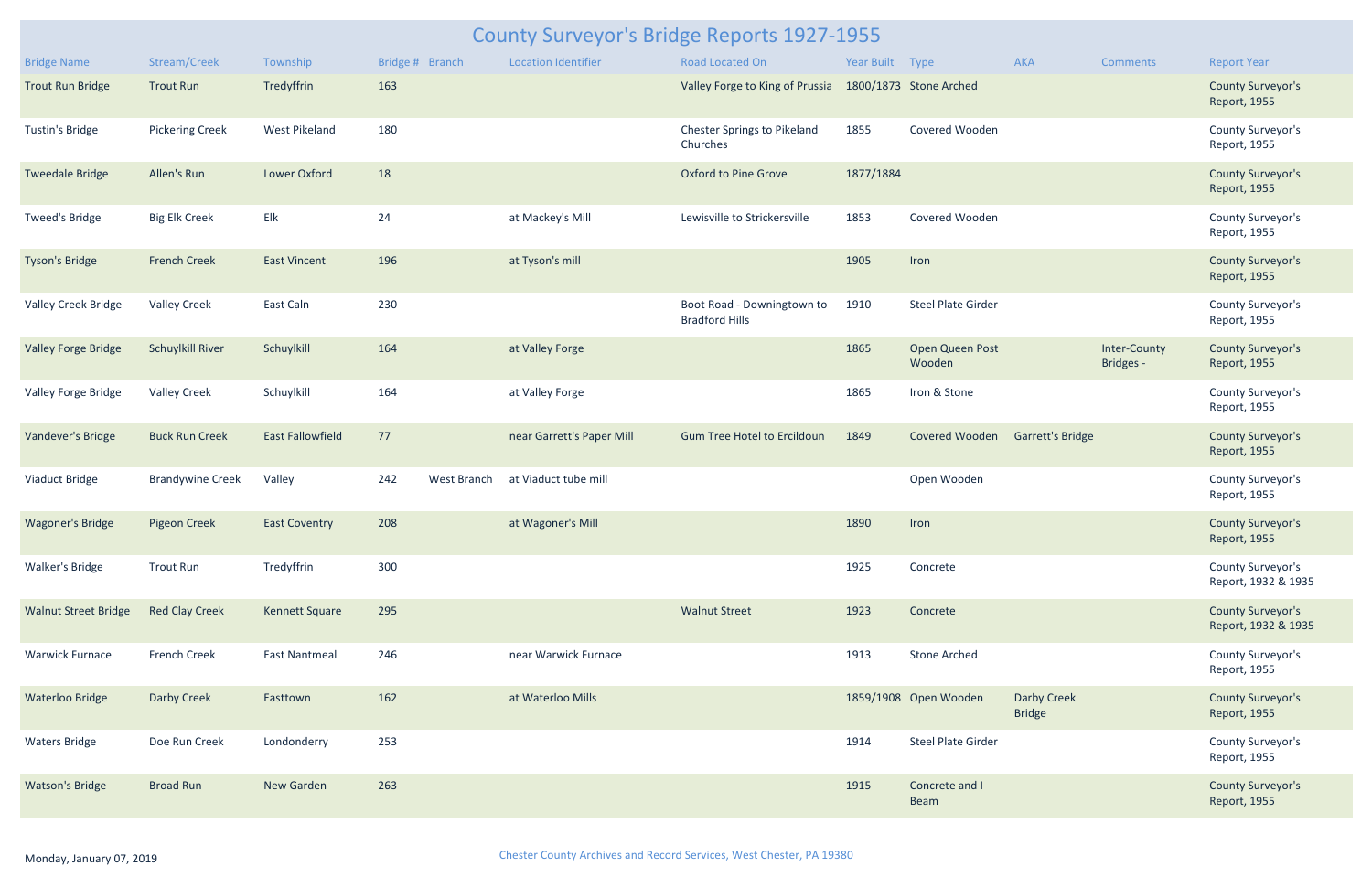| <b>County Surveyor's Bridge Reports 1927-1955</b> |                          |                         |                 |                    |                                              |                                                |                 |                          |                                  |                                     |                                                 |  |
|---------------------------------------------------|--------------------------|-------------------------|-----------------|--------------------|----------------------------------------------|------------------------------------------------|-----------------|--------------------------|----------------------------------|-------------------------------------|-------------------------------------------------|--|
| <b>Bridge Name</b>                                | Stream/Creek             | Township                | Bridge # Branch |                    | <b>Location Identifier</b>                   | <b>Road Located On</b>                         | Year Built Type |                          | <b>AKA</b>                       | <b>Comments</b>                     | <b>Report Year</b>                              |  |
| Westtown School<br><b>Bridge</b>                  | <b>Chester Creek</b>     | Westtown                | 149             | East Branch        | east of Westtown Station                     |                                                | 1832            | Covered Wooden           |                                  |                                     | County Surveyor's<br>Report, 1955               |  |
| <b>White Clay Bridge</b>                          |                          | New London              | 317             |                    |                                              |                                                | 1931            | I Beam                   |                                  |                                     | <b>County Surveyor's</b><br>Report, 1932 & 1935 |  |
| <b>Whiteland Bridge</b>                           | <b>Valley Creek</b>      | West Whiteland          | 119             |                    | at Whiteland Station                         |                                                | 1898            | Iron                     |                                  |                                     | County Surveyor's<br>Report, 1955               |  |
| <b>Whitford Bridge</b>                            | <b>Valley Creek</b>      | West Whiteland          | 118             |                    | near Whitford Station                        | Lionville to West Chester                      | 1891            | Iron                     |                                  |                                     | <b>County Surveyor's</b><br>Report, 1955        |  |
| Whitworth's Bridge                                | <b>East Valley Creek</b> | Tredyffrin              | 169             |                    | at Jean's Mill now Whitworth's               | Salem Church to Swedesford<br>Road             | 1873            | Iron                     | Jean's Mill<br><b>Bridge</b>     |                                     | County Surveyor's<br>Report, 1955               |  |
| <b>Wickerton Bridge</b>                           | <b>White Clay Creek</b>  | London Grove            | 51              |                    |                                              | New London to New Garden                       | 1894            | Iron                     |                                  |                                     | <b>County Surveyor's</b><br>Report, 1955        |  |
| Wiley's Mill Bridge                               | Irvin's Run              | Lower Oxford            | 19              |                    |                                              | Hayesville to Tweedale                         | 1860            | Iron                     |                                  |                                     | County Surveyor's<br>Report, 1955               |  |
| Williams Corner Bridge Pickering Creek            |                          | Schuylkill              | 174             |                    | at Williams Corner                           | Corner Store to Valley Forge                   | 1832            | Covered Wooden           |                                  |                                     | <b>County Surveyor's</b><br>Report, 1955        |  |
| Wilson's Bridge                                   | French Creek             | <b>East Vincent</b>     | 192             |                    | at Wilson's Corner                           | Kimberton to Pughtown                          | 1830            | Covered Wooden           |                                  |                                     | County Surveyor's<br>Report, 1955               |  |
| <b>Wilson's Bridge</b>                            | North East Creek         | <b>East Nottingham</b>  |                 |                    | near R. W. Wilson                            |                                                | 1910            |                          |                                  | township bridge                     | <b>County Surveyor's</b><br>Report, 1955        |  |
| Wilson's Bridge                                   | <b>Valley Creek</b>      | Tredyffrin              | 166             |                    | close to the residence of Hon. P.<br>C. Knox |                                                | 1886            | Iron                     |                                  |                                     | County Surveyor's<br>Report, 1955               |  |
| <b>Wistar's Bridge</b>                            | <b>Brandywine Creek</b>  | Birmingham              | 87              |                    | at Lenape Station                            | West Chester to Parkerville                    | 1856            | Covered<br>Wooden/Iron   | Lenape Bridge,<br>Sager's Bridge |                                     | <b>County Surveyor's</b><br>Report, 1955        |  |
| Wood's Bridge                                     | <b>Octoraro Creek</b>    | West Nottingham         | $\mathbf{1}$    |                    | at Wood's Fording                            | Wrightsdale to Cecil, MD                       |                 | Covered Wooden           |                                  | Inter-County<br>Bridges - Lancaster | County Surveyor's<br>Report, 1955               |  |
| <b>Wood's Dam Bridge</b>                          | Little Elk Creek         |                         | 298             |                    |                                              |                                                | 1925            | Concrete                 |                                  | Township bridge                     | <b>County Surveyor's</b><br>Report, 1927        |  |
| <b>Worrilow's Bridge</b>                          | <b>Crum Creek</b>        | Willistown              | 160             |                    | at Worrilow's Mill                           | White Horse School House to<br>Entrekin's Mill | 1869/1921 Iron  |                          |                                  |                                     | County Surveyor's<br>Report, 1955               |  |
| Worth's Bridge                                    | <b>Brandywine Creek</b>  | <b>East Fallowfield</b> | 98              | <b>West Branch</b> |                                              |                                                |                 | 1899/1915 Covered Wooden |                                  |                                     | <b>County Surveyor's</b><br>Report, 1955        |  |
| Worth's Bridge                                    | <b>Octoraro Creek</b>    | Lower Oxford            | 9               |                    |                                              | Mount Vernon to Union<br><b>Meeting House</b>  |                 | Covered Wooden           |                                  | Inter-County<br>Bridges - Lancaster | County Surveyor's<br>Report, 1955               |  |